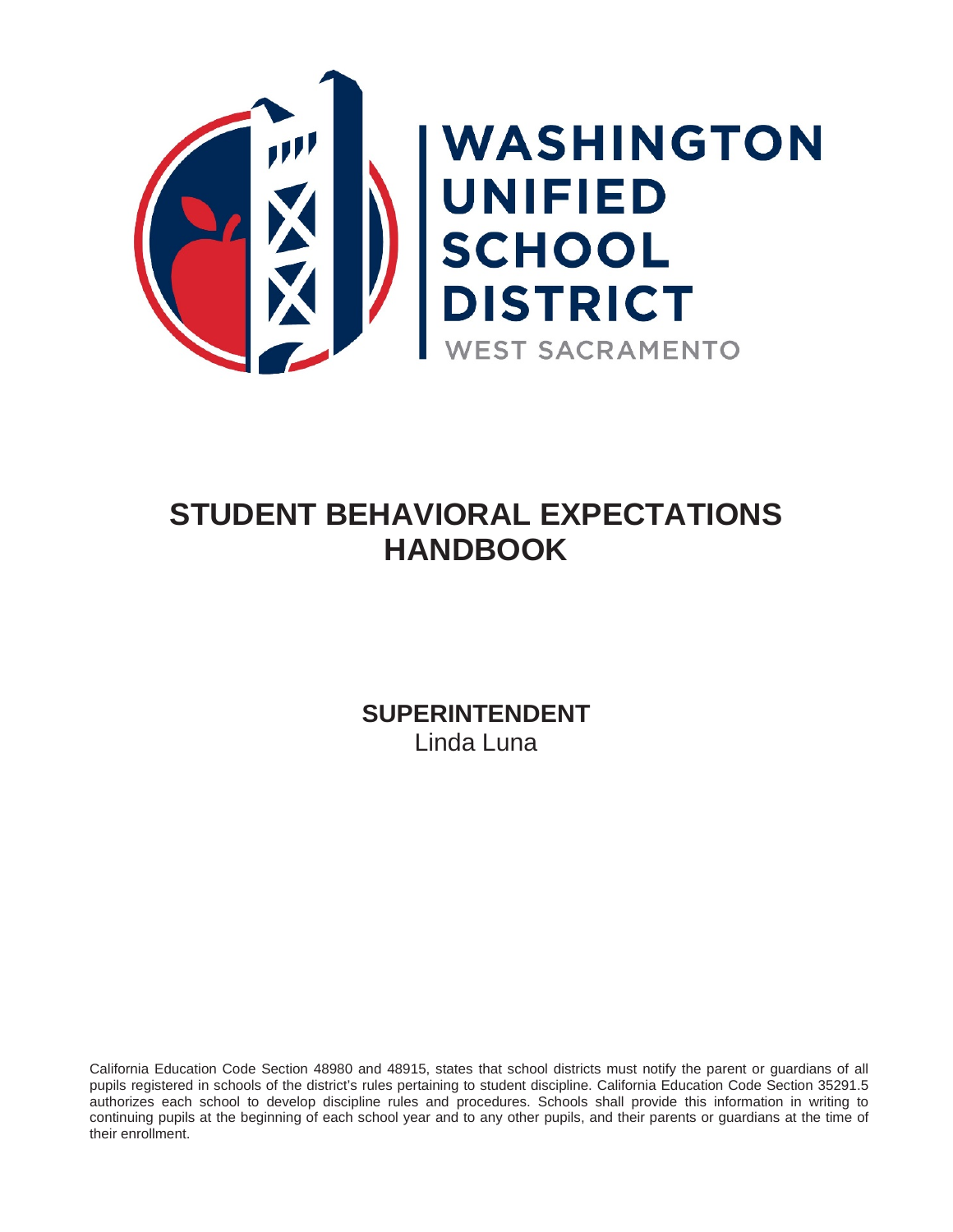## WASHINGTON UNIFIED SCHOOL DISTRICT **Student Behavioral Expectations**

Every student, pre-school through adult, has the right to be educated in a safe, respectful and welcoming environment. Every educator has the right to teach in an atmosphere free from disruption and obstacles that impede learning. The school environment should be characterized by positive interpersonal relationships among students and between students and staff. To that end, the district will support each school site in the implementation of their school wide positive behavior plan.

A positive school culture in WUSD is based on research that indicates that the most effective discipline systems use *proactive strategies* designed to prevent discipline problems. Before consequences are given, students must first be supported in learning the skills necessary to enhance a positive school climate and avoid negative behavior. This research also shows that there is a strong link between a positive school climate and academic success for all students when students clearly understand behavioral expectations.

These WUSD Student Behavioral Expectations provide additional guidance to students, parent/ caregivers, teachers, and administrators regarding appropriate behavior. It is only with the understanding, collaboration and cooperation of everyone who has a stake in the education of our youth that we can succeed in creating learning environments that are conducive to optimum academic achievement for all students.

### **STUDENT RESPONSIBILITIES**

Students are expected to learn and model WUSD Student Behavioral Expectations, follow all school and classroom rules and demonstrate appropriate social skills when interacting with both adults and peers. When behavioral expectations are not met, the student is expected to work to improve behavior.

### 1. BE SAFE

- I am responsible, like everyone else, for maintaining safety atschool.
- I engage in activities that are safe and report any known safetyhazards
- $\Box$  I help maintain a clean and safe campus that is free of graffiti, weapons, and drugs.
- $\Box$  I report any bullying or harassment.
- I avoid conflicts and physical or verbal violence.

### 2. BE RESPECTFUL

- $\Box$  I treat others the way I want to be treated.
- $\Box$  I respect laws, rules, and school authority.
- $\Box$  I treat people fairly and respect their rights.
- I respect private and public property.
- I am honest with myself and others.
- I avoid spreading rumors or gossip.
- I respect each person's right to be different and I look for the good in others.

### 3. BE RESPONSIBLE

- $\Box$  I take responsibility for my actions.
- I choose how I respond to others.
- $\Box$  I return what I borrow to the same person, in the same condition.
- $\Box$  I give my best in everything I do.
- I come to school regularly and on time, ready to learn.
- I help to create a positive school environment.

### **PARENT/CAREGIVER RESPONSIBILITIES**

Parents/Caregivers will take an active role in supporting the school's efforts to maintain a welcoming school climate. 1. Support the implementation of their child's school wide positive behavior plan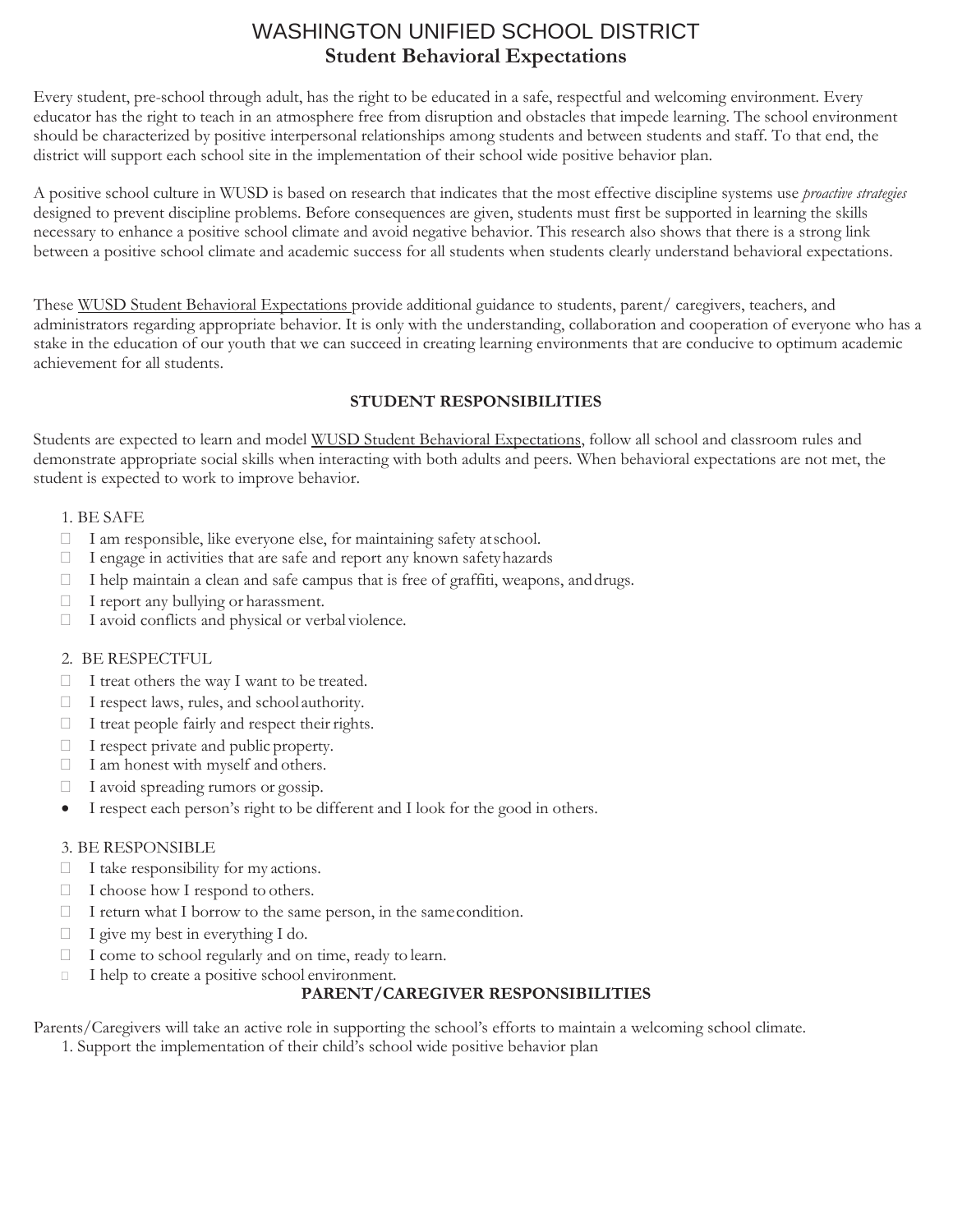- 2. Be familiar with and review the WUSD Student Behavioral Expectations and school rules with their children.
- 3. Reinforce positive behavior and acknowledge their children for demonstrating appropriate conduct.
- 4. If misconduct escalates, parent/caregivers will cooperate with the school as a collaborative partner to address student's needs.
- 5. Send the student to school prepared for work--with books, pencil, homework, and appropriate dress.
- 6. Insure that the student attends school regularly and is ontime.
- 7. Provide a home environment that encourages respect for the school and the learning process; provide a healthy environment with adequate nutrition, and rest.
- 8. Take corrective action when requested by the teacher orprincipal.

### **TEACHER RESPONSIBILITIES**

Each teacher has a fundamental role in supporting a positive classroom and school. This includes utilizing effective classroom management strategies to create an environment conducive to learning and prevent misconduct. The teacher is responsible for:

- 1. Defining, teaching, reviewing and modeling WUSD Student Behavioral Expectations and school rules.
- 2. Acknowledging and reinforcing appropriate studentbehavior.
- 3. Providing corrective feedback and re-teaching the behavioral skill when misconductoccurs.
- 4. Working with families in partnership to reinforce appropriate behavior (meeting, mailing correspondence, utilizing parent center as appropriate, etc.).
- 5. Teaching the district-approved and evidence based social emotional curriculum in elementary and middle schools (e.g. Second Step).
- 6. Following the behavior support plan for students with disabilities available to all staff working with identified students.
- 7. Reporting the behavior to the school administrator or person responsible for discipline at the school-site for a student who engages in ongoing misconduct, despite appropriate interventions
- 8. Assuming responsibility for all students of the school, not just those in individual classrooms.
- 9. In the event a student is placed in Classroom Suspension or In School Suspension, the teacher MUST provide the student with sufficient and relevant classroom work inorder to keep the student engaged in learning.

### **PRINCIPAL RESPONSIBILITIES**

Each school administrator is a role model and a leader. School administrators, in collaboration with instructional staff and community support, are responsible for establishing a caring school climate and safe environment by:

- 1. Ensuring that WUSD Student Behavioral Expectations and school rules will be taught, enforced, advocated, communicated and modeled to students, parents/caregivers, staff and community.
- 2. Ensuring that ongoing accurate data are inputted into the district AERIES student data base for all students.
- 3. Utilizing methods for recording, collecting and analyzing behavior/discipline information to monitor and evaluate data for ongoing decision making from the individual student through the school-wide student population.
- 4. Providing necessary training and support for staff and parents/caregivers in maintaining an environment conducive to learning.
- 5. Providing the implementation of the district-approved and evidence based social emotional curriculum in elementary and middle schools (e.g. Second Step).
- 6. Implementing the consistent application of reasonable alternatives to suspension, expulsion and suspended expulsions that include the use of equitable consequences consistent with law and district policy.
- 7. Collaborating and partnering with after-school programs and outside agencies when appropriate.
- 8. Assembling an ongoing collaborative team at the school (e.g. Student Study Teams) with appropriate staff and the parent/caregiver(s) to address behaviors for all students who engage in ongoing misconduct, despite appropriate interventions, and designing and implementing an effective individualized behavior support plan that may include, but is not limited to:
	- a. Intensive behavioral supports andstrategies
	- b. Adapted curriculum and instruction
	- c. Communication strategies
	- d. Community agency referrals

### **DISTRICT RESPONSIBILITIES**

Creating a positive school culture, improving behavior and developing appropriate student discipline practices are top district priorities. All district staff shall teach, enforce, advocate, communicate and model a positive school culture by playing an active supportive role in assisting schools in the successful implementation of their school safety plan by: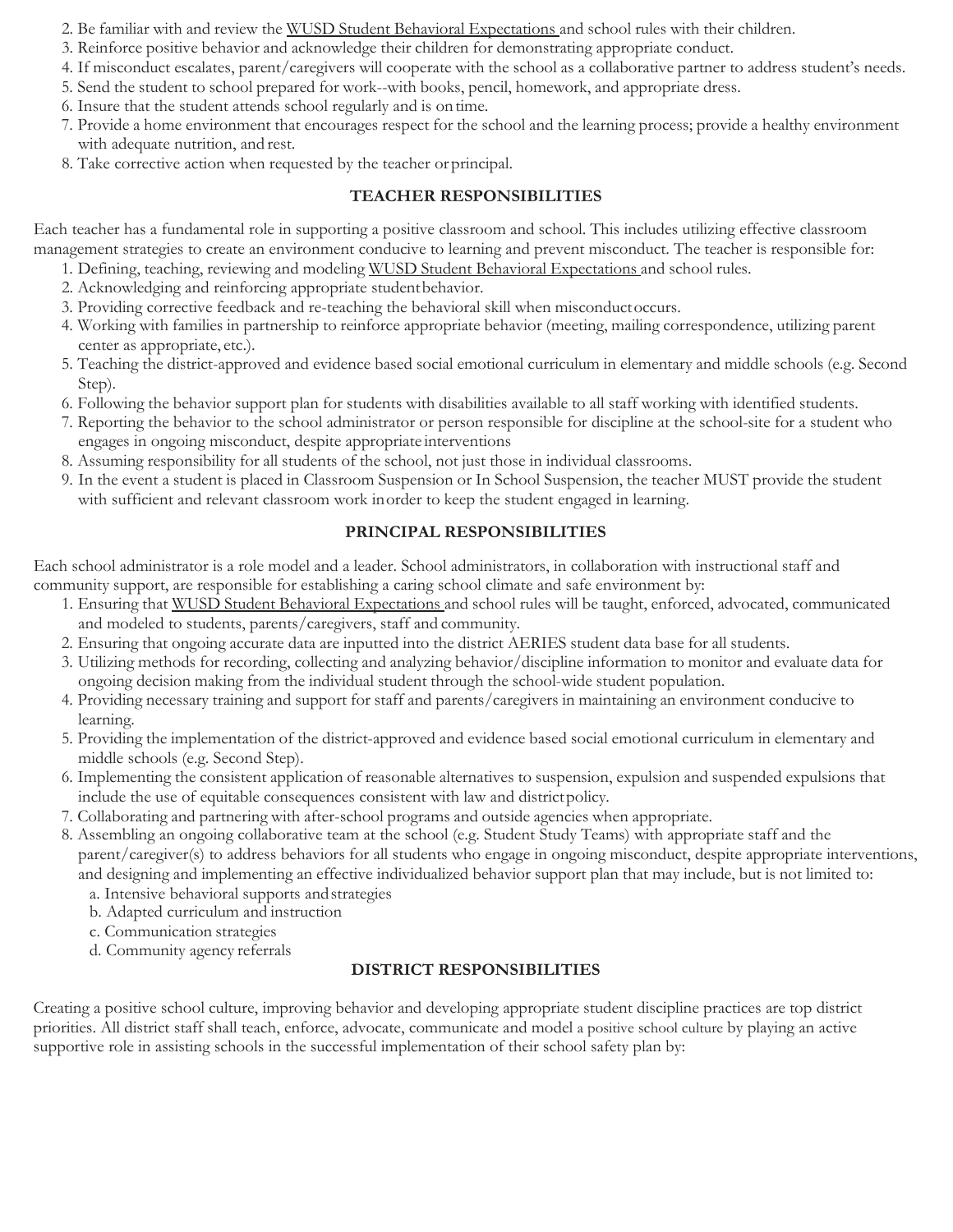- *1.* Ensuring alignment and ongoing training of all district offices, programs, policies and initiatives that promote a positive school culture*..*
- 2. Regularly identifying, developing, maintaining and coaching useful prevention and intervention activities.
- 3. Analyzing data, monitoring, and evaluating school practices in order to address situations where practices need to be strengthened.
- 4. Broadening the adoption and implementation of consistent alternatives to suspension and expulsion districtwide by ensuring that all site administrators participate in district training, coaching, and the use of uniform documents for the purposes of data collection.
- 5. Regularly overseeing schools' efforts to maintain relationships with outside community partners.
- 6. Training sites in the use of and utilization of data in the allocation and provision of professional development in school-wide positive behavior interventions & support for newstaff.
- 7. Developing and coordinating regular training for parent / caregivers, behavior seminars for students, and professional development for all employees.
- 8. Addressing student needs in selecting appropriate placement options for the small percentage of students who do not respond to intensive interventions and who are not receiving an appropriate education on a comprehensive school campus. WUSD will use systematic data analysis as one indicator of the need for a more supportive and/or individualizedenvironment.

### **CONSEQUENCES FOR STUDENT MISCONDUCT**

School discipline consequences strive to be consistent, reasonable, fair, age appropriate, and matched to the severity of the student's misbehavior. Consequences that are paired with meaningful interventions, instruction and guidance (corrective feedback and reteaching) offer students an opportunity to connect their misconduct with new learning, participate in contributing back to the school community, and are more likely to result in getting the student re-engaged in learning. Any use of consequences should be carefully implemented with well-defined outcomes in order to provide the greatest benefit. Positive consequences including systematic recognition for appropriate behavior frequently lead to an increase in the desired behavior. Negative consequences are designed to provide feedback to the student that his or her behavior is unacceptable and should not occur again. The final determination of the use of these consequences will be the decision of the site administrator responsible for handling that individual situation.

#### **DEFINITIONS**

As defined in Federal codes and State Education codes, and as used as Administrative and Board policies by the Washington Unified School District Board of Education:

Absence (Unexcused) and Truancy -Any absence which has not been both excused by a parent / caregiver or legal guardian and approved by the appropriate school official.

Aiding or abetting - Assisting, encouraging, supporting others in the act of inflicting injury to another person.

Arson -Starting or setting a fire on school campus.

Battery on a Staff Member - Aggressive physical contact with an employee of the school district.

Bullying, Cyberbullying & Harassment - Knowing and willful course of conduct directed at a specific person which seriously alarms, annoys, or harasses the person, and involves an imbalance of real or perceived power among those involved. This includes cyberbullying which is the use of information technology (e.g. cell phones, instant messaging, e-mail, social networking sites) to harass, threaten or intimidate someone.

Bus Conduct - Students who ride school buses are expected to adhere to the same rules of conduct and behavior on the school bus as in school. Engages in misconduct, disrupts school bus travel, disrespects the school bus driver or jeopardizes the safety of school bus rides.

Cheating - Dishonesty on a test or school related assignment.

Defiance of School Personnel's Authority -Refusal to comply with reasonable requests of school personnel.

Destruction or Defacement of Property - Destroying or mutilating property or materials belonging to the school, school personnel or other persons.

Disorderly Conduct, Including Profanity And Obscene Behavior - Conduct and/or behavior that is disruptive to the orderly educational procedure of the school.

Drug/Alcohol/Paraphernalia -The use, possession or sale of a controlled substance, or otherwise furnish to another person, a controlled substance or alcoholic beverage, or the selling of other substances or materials and representing such substances or material as a controlled substance or alcoholic beverage.

Explosive Devices - The use, possession, or sale of explosive devices.

Extortion/Robbery - The solicitation of money, or something of value, from another person, in return for protection, or in connection with a threat to inflict harm.

False Fire Alarm - Deliberately pulling or setting off school fire alarm.

Fighting/Mutual Combat - Engaging in or threatening an act which causes or might cause harm to another person; mutual combat between two people.

Fighting/Assault - Willfully using force or violence upon another except in self-defense.

Forgery -Writing and using the signature or initials of another person.

Gambling - Participating in games of chance for the purpose of exchanging money or something of value.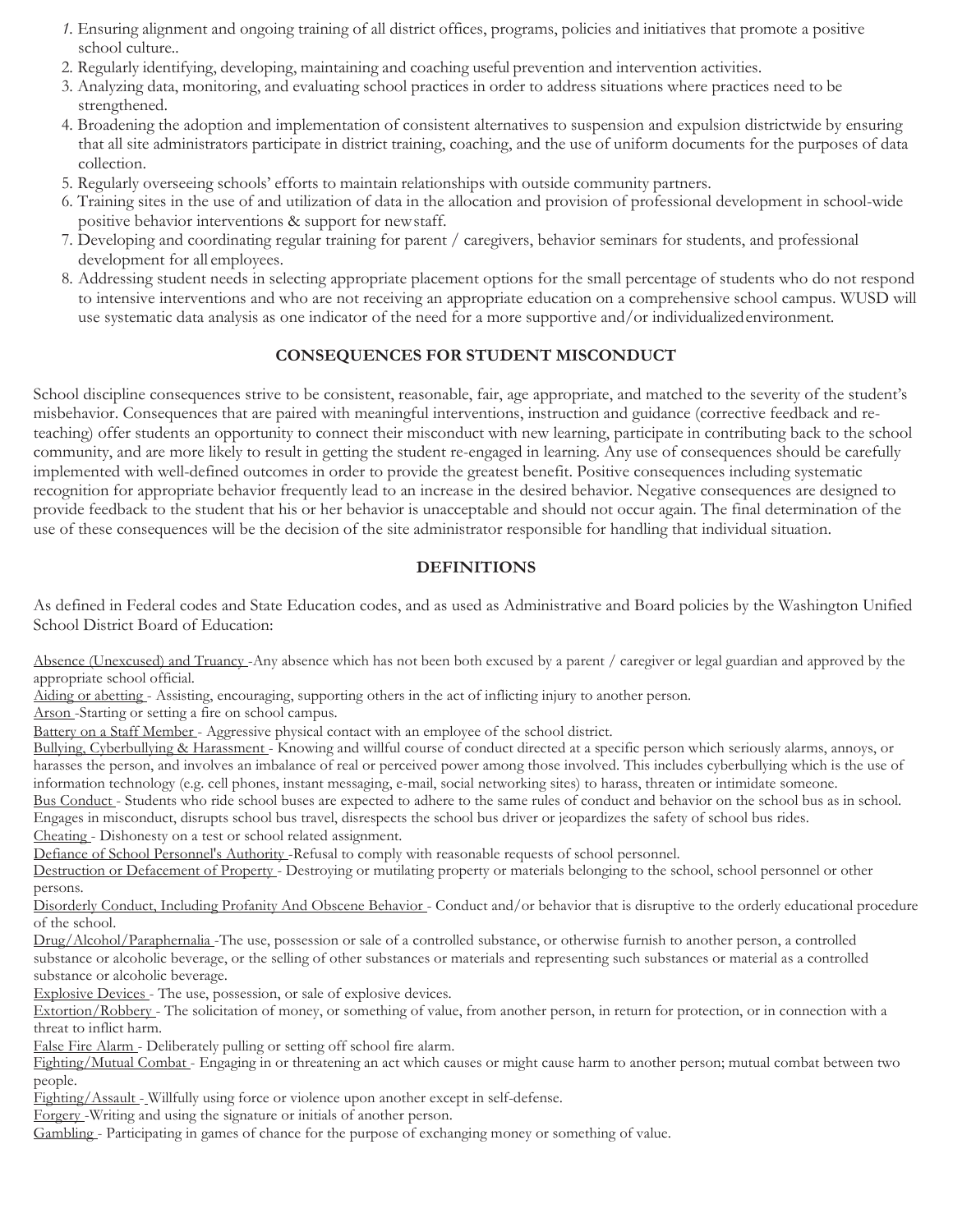Gang Behavior/Attire - Engaging in behavior (writings, hand signals, intimidation, "stare down", etc.) or wearing attire (caps, shirts, "rags") or symbols (notebooks, tattoos, etc.) that signify gang affiliation or membership.

Hate Crimes - Actions committed because of the victim's race, color, religion, nationality, country or origin, ancestry, disability, or sexual orientation.

Hazing - Any method of initiation into a student organization or group that causes or may cause physical harm or personal degradation or disgrace resulting in physical or mental harm to a student.

Off Campus Without A Pass - Leaving campus without proper authorization.

Parking Violations - Parking in an unauthorized area on the school grounds.

Profanity/Obscene Acts - Vulgarity or acts which are considered obscene.

Reckless Driving On/Around Campus - Excessive speed or careless driving.

Sexual Assault - Committed or attempted to commit an act of sexual battery, rape, statutory rape, lewd and lascivious conduct, molestation, etc. Sexual Harassment - Prohibited sexual harassment includes, but is not limited to, unwelcomed sexual advances, requests for sexual favors, and other verbal, visual or physical conduct of a sexual nature. Other types of conduct prohibited in the district and which may constitute sexual harassment include (EC 212.5):

- 1. Unwelcomed leering, sexual flirtations or propositions.
- 2. Unwelcomed sexual slurs, epithets, threats, verbal abuse, derogatory comments or sexually degrading descriptions.
- 3. Graphic verbal comments about an individual's body, or overly personal conversation.
- 4. Sexual jokes, stories, drawings, pictures or gestures.
- 5. Spreading sexual rumors.
- 6. Teasing or sexual remarks about students enrolled in a predominantly single-sexclass.
- 7. Touching an individual's body or clothes in a sexualway.
- 8. Purposefully limiting a student's access to educational tools.
- 9. Displaying sexually suggestive objects in the educational environment.
- 10. Continuing to express sexual interest after being informed that the interest is unwelcomed.
- 11. Any act of retaliation against an individual who reports a violation of the district's sexual harassment policy or who participates in the investigation of a sexual harassment complaint.

Smoking/Tobacco/Possession - The possession or use of tobacco or nicotine products on school property.

Tardiness - Arriving late to school or class.

Theft/Possession of Stolen Property - Taking or attempting to take property that does not belong to you, or knowingly being in possession of stolen property.

Weapons/Injurious Objects - The possession, use or sale of any object that might be used to inflict bodily injury to another person.

### **INTERVENTIONS & DISCIPLINARY ACTIONS**

Even though there are situations that might signal suspension from school, an array of interventions should be considered when action is called for in response to student misconduct. WUSD policy requires school administrators to utilize positive interventions and/or means of correction, if appropriate, prior to or *in lieu of* suspension to resolve disciplinary issues. When In School Suspension or Suspension is indicated, the school should make every effort to provide In School Suspension, or other alternatives to Suspension, within the school to ensure student safety, mental health, and academic success.

Prior to suspension, or any disciplinary measure, students should first be supported in learning the skills necessary to function in the school environment and to avoid negative behavior. Guiding principles that set forth clear expectations, and the development of a positive behavior system, enable staff to have available the information and resources needed to evaluate and address student misconduct more effectively. Disciplinary and restorative interventions may include:

**Loss of Privileges** - If someone abuses a previously earned privilege, that privilege can be revoked. The student can earn it back by successfully engaging in the behavior under supervision, or by meeting prearranged criteria for reinstatement of the privilege. Any activity or event that is a scheduled part of the school day (e.g. recess, lunch) is not considered a privilege.

**Informal Conference -** A school official (teacher, administrator or counselor) will meet with the student for instruction & guidance providing reteaching and corrective feedback. This may offer the student an opportunity to have an understanding of, and be motivated to change, his or her behavior. A student so involved is more likely to become re-engaged in the process of learning.

**Formal Conference** - A formal conference is held between the student, parent, and one or more school officials. During this conference, the student must agree to correct his/her behavior. Parent(s) may be notified by telephone, personal contact, letter or certified letter. A conference may also be conducted between the student, his/her parent(s), appropriate school personnel and any other individuals concerned.

**Community Service** - A student may perform community service on school grounds during non-school hours. Such service may include, but is not limited to, outdoor beautification, campus betterment, and teacher or peer assistance programs. (EC 48900.6, AR 5144 a)

**Restorative Practices –** Gives students who commit infractions in school an opportunity to understand how their behavior affects others in the school community, including students, teachers and parent / caregivers, and directly involves them in a process to repair the harm caused.

Students may participate in "circles", "peer mediations," or other "conferences" to allow affected parties to come together in a safe environment to explore how everyone has been affected by an offense and, when possible, to decide how to repair the harm.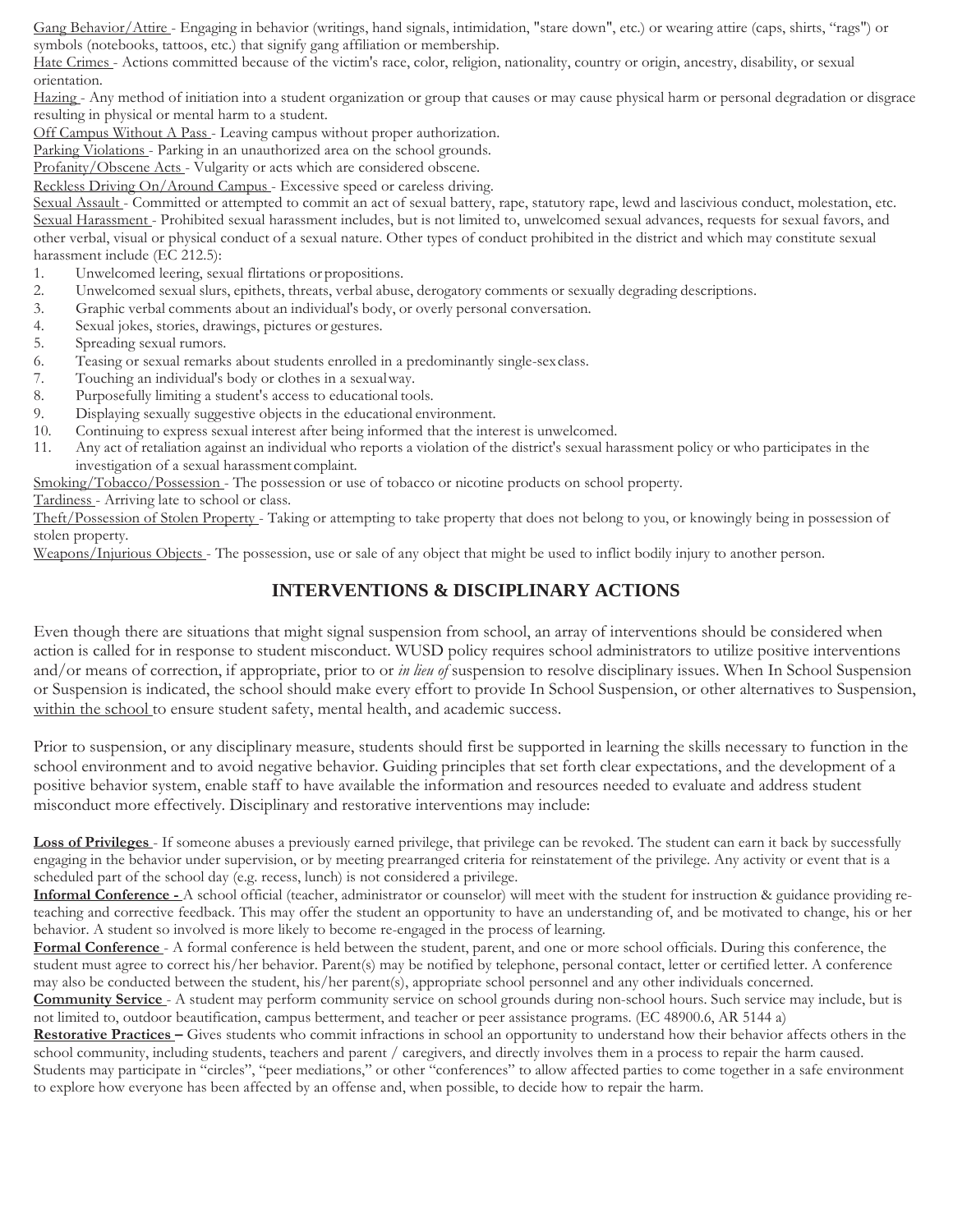**Student Study Team (SST)** – A formal process involving a team of school site personnel, parent / caregiver, and students (when appropriate) to develop collaboratively strategies to assist students who have learning and/or behavioral challenges at school. The goal of the SST is to design a team action plan for student improvement.

**Behavior Contracts** – An effective contract is one in which clearly states what the behavioral goals are for the student, positive consequences (rewards) he or she can earn for demonstrating these behaviors, and negative consequences that will follow when those behaviors are not demonstrated.

**Behavior Support Plans** – A Student experiencing "serious" behavior challenges may benefit from a Behavior Support Plan (BSP) developed through the Student Study Team (SST). Special education students whose behavior impedes learning may also require a BSP as defined in the Education Code (EC sections 56520 et seq.) through the IEP team. A Functional Analysis Assessment (FAA) and Behavior Intervention Plan (BIP) may also be required. The law also requires additional procedures and considerations for suspensions and expulsions of students with disabilities. For more information, please refer to, "Special Education Rights of Parents and Children: Notice of Procedural Safeguards," or call the WUSD Special Services Department at (916) 375-7600 (1350).

**Recess Restriction/Time Out** - A student's recess time may be restricted (kept in supervised classroom, benching, sitting in office, etc.). The student shall be given adequate time to use the rest room and get a drink or eat lunch. (AR 5144 b)

**Detention** - Assignment of a student to a supervised detention schedule. Such detention shall not occur during the minimum lunch or recess period, and may be imposed for up to one hour after the close of the maximum school day. A student who is transported by school bus shall be detained only until the time when the bus departs. School personnel must give the parent/student 24-hour advance notice. Same-day after-school detentions must receive prior parent / caregiver approval. (AR 5144 b)

Parent Liability, Withholding Grades, Diploma, or Transcripts - Willful misconduct that result in school district property being damaged not returned (e.g. library & text books, uniforms) will result in grades, diplomas and/or transcripts being withheld until Community Service, Restorative Practices is made. Additionally, the parent of student will be liable, not to exceed \$10,000. If the pupil or parent / caregiver is unable to pay for the damages, or to return the property, the district will provide a program of voluntary work for the student in lieu of payment of monetary damages. Upon completion of the voluntary work the grades, diploma, and transcripts shall be released. . (EC 48904 and Civil Code 1714.01).

**Alternatives to Suspension** - Consequences identified as appropriate responses to misconduct that provide a student with an opportunity to learn skills necessary to avoid future misconduct *may* include re-teaching expected behavior, practicing the expected behavior, community service, or restorative practices (among others). **\*ALTERNATIVES TO SUSPENSION; i.e SARB; MUST BE USED TO ADDRESS PROBLEMS OF TRUANCY, TARDINESS, AND/OR OTHER ATTENDANCE-RELATED ISSUES.**

**Suspension from Extracurricular or Co curricular Activities –** Extracurricular activities occur outside of the academic day. Co Curricular activities may be within or outside of the academic day and are built into the curriculum. It may be determined that a student may not participate in an extracurricular activity (e.g. athletics) or a co curricular activity (e.g. field trips, Outdoor Ed) if they have shown unsafe or other behavior that would indicate that they may harm themselves or others.

**Classroom Suspension -** A student may be suspended from one class for no longer than the balance of the day plus the following day and must remain on campus under appropriate supervision. The teacher shall, as soon as possible, ask the parent / caregiver to attend a conference with the teacher, at which the school administrator, school counselor, or school psychologist may also be present. If the student has committed an obscene act, engaged in habitual profanity or vulgarity, or has disrupted school activities or otherwise defied the valid authority of school officials, the teacher may require that the parent attend a portion of the school day in his or her child's classroom. The teacher MUST provide the student with sufficient and relevant classroom work in order to keep the student engaged in learning. (EC 48910)

**In School Suspension -** A student may be removed from ongoing instruction and remain on campus during the term of the In School Suspension, site for no more than five consecutive school days if the principal determines it is appropriate and he or she is appropriately supervised. At the time of In School Suspension the student's parent(s) or legal guardian(s) is notified in person or by telephone and by letter that the student is subject to In School Suspension and the infraction resulting in the In School Suspension. Notification to the parent(s) or legal guardian(s) will include clear instructions regarding the due process procedure. An In School Suspension program may include conferences between staff, parents/guardians and students, detention, community service, restorative practices, community agency referrals, Student Study Teams (SST) or other assessment-related teams, and/or referral to school support services staff (EC 48911.1). The teacher MUST provide the student with sufficient and relevant classroom work in order to keep the student engaged in learning.

**Informal Suspension** - If a parent / caregiver is told to keep a child at home under the supervision of the parent / caregiver, or a student is sent home without benefit of a conference is a violation of California compulsory attendance laws, the IDEIA, and District policy. It is prohibited. **Out of School Suspension** - Removal of a pupil from ongoing instruction for adjustment purposes. A student may be suspended by any school site for no more than five consecutive school days. The parent / caregiver and student are notified in person, or by telephone, and confirmed by letter that the student is subject to suspension and will include the details resulting in Suspension. Notification to the parent(s) or legal guardian(s) will include clear instructions regarding the due process procedure. A Suspension, whether from school may be issued for any of the reasons enumerated in Sections 49800, 48900.2, 48900.3, 48900.4, and 48900.7 of the California Education Code.

**Expulsion -** A student may be expelled without being suspended and, therefore, not be allowed to attend any WUSD school or program during the term of expulsion; or the enforcement of the expulsion may be suspended pursuant to Education Code Section 48917. The length of an expulsion may be for the balance of the semester in which the Board expels or for the balance of the semester, plus the following school semester; or for one-calendar year, depending on the violation and/or the student's social adjustment background. Under certain circumstances, the term of an expulsion may be lengthened. Students recommended for expulsion are afforded a fair and impartial hearing if requested and all due process rights. The student's parent(s) or legal guardian(s) is notified by telephone and letter that the student is subject to expulsion by the student's school at the time of Suspension. Notification to the parent(s) or legal guardian(s) will include clear instructions regarding the due process procedure. The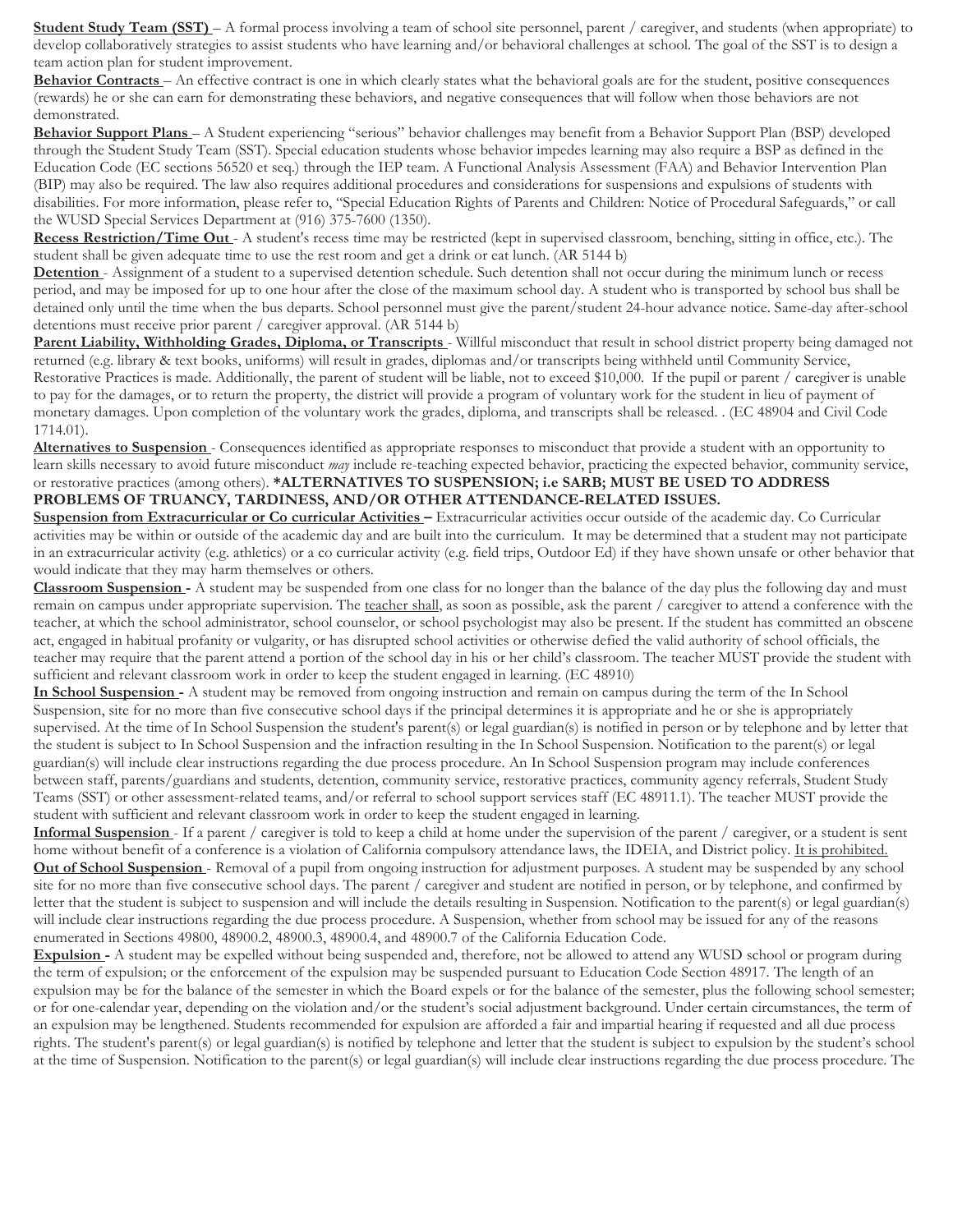school principal will recommend to the Board of Trustees that the student be expelled. The due process procedure is immediately initiated. The expulsion does not become effective until the due process procedure has been completed. (EC 48925, 48917)

**SARB- (School Attendance Review Board) -** Written notifications of school truancy and parent / caregiver conferences on interventions toward better attendance are implemented for students defined as 'habitual truants' at each school site. Chronic truancy or tardiness may result in a student and parent / caregiver's required attendance at a SART (School Attendance Review Team) meeting at the school site or a SARB (School Attendance Review Board) hearing to be arranged by the department of Student and Family Support Services. Failure to comply with the SARB directives may result in either a mediation with the Yolo County District Attorney or criminal prosecution of the parent for a violation of Education Code section 42800 by the student. Violation of this Education Code concerning compulsory school attendance can result in parent fines, community service, suspension of driver's license, revoking of work permits, parents' attendance at school with the student and/or declaration of the child as a ward under the Welfare and Institutions Code section 601.

#### **RELATIONSHIP BETWEEN PROBLEM AREA AND DISCIPLINE ACTION**

The following charts indicate in general the types of disciplinary action that apply in each problem area in each school. Each infraction shows a minimum and maximum action suggested, as well as a suggested action for the first occurrence and one for repeated occurrences. School officials may want to consider the school records of students before action is taken. If a student has continually and repeatedly been involved in problem areas, the disciplinary action may result in the maximum action listed. Students should not feel they will automatically receive the maximum action if they have previously been involved in problem areas. Aggravated incidents may result in the maximum discipline action without going through the progressive discipline action.

#### **YOUR RIGHTS--DUE PROCESS**

All students are entitled to due process. This means there are certain procedures that school officials must follow prior to taking appropriate disciplinary action. There are also procedures students and parent / caregivers must follow if they do not agree with the school's actions. If a student does become involved in a situation in which a suspension or expulsion might result, both the student and his/her parents will be given a more detailed description of the due process procedures and rights. Challenges or objections suspensions may be addressed directly to the school-site principal. Students who are recommended for expulsion have a right to an expulsion hearing. (EC 48900, 48915).

#### **REFERENCES:**

California Education Code, Section 48900-48927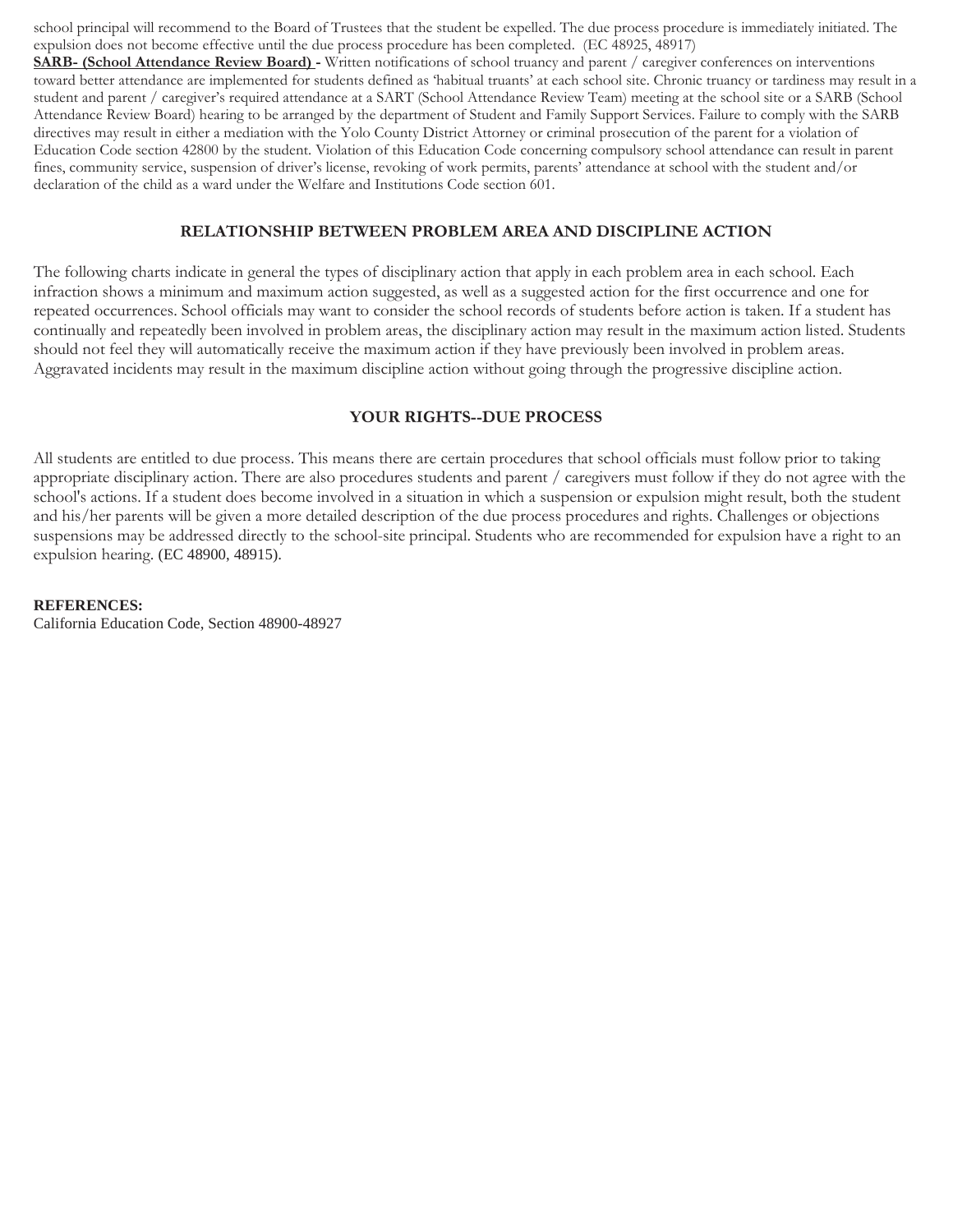### **ELEMENTARY SCHOOL (K-5) Action to Be Taken**

| <b>PROBLEM</b>                                                                                                                            |                   | RANGE FIRST OCCURRENCE                                                                                                                                                                                                                                    | REPEATED OCCURRENCE                                                                                                                                             |
|-------------------------------------------------------------------------------------------------------------------------------------------|-------------------|-----------------------------------------------------------------------------------------------------------------------------------------------------------------------------------------------------------------------------------------------------------|-----------------------------------------------------------------------------------------------------------------------------------------------------------------|
| Absence/Truancy-- Unexcused<br>EC 48900 k, 48200, 48260<br>${k(1)}$                                                                       | Maximum Detention | Minimum See W.U.S.D. Attendance/Tardy Policy                                                                                                                                                                                                              | Home Visits, Principal Letter, Truancy Letters, SART,<br>Refer to Student Services (CWA); SARB; refer to<br><b>District Attorney</b>                            |
| Arson<br>EC 48900 f<br>PC 450, 451<br>${f(1)}$                                                                                            |                   | Minimum May include: Reteach (e.g. fire safety), Loss of<br>Privileges (e.g. restricted play area, increased<br>supervision), Formal Conference, Community<br>Service Restorative Practices (e.g. letter of<br>apology), Counseling, Contact Fire Marshal | Formal Reprimand, Community Service (e.g. repair<br>damaged property, voluntary work in lieu of payment),                                                       |
|                                                                                                                                           |                   | Maximum Formal Reprimand, Police Report, In School<br>Suspension, Suspension, Expulsion                                                                                                                                                                   | In School Suspension, Suspension, Police Report,<br>Expulsion                                                                                                   |
| <b>Batter y on School Staff</b><br>EC 48900, 48915 a(5), 44401<br>${a(5)}$                                                                |                   | Mandatory May include<br>In School Suspension, Suspension and/or<br>Expulsion, Police Report                                                                                                                                                              | Suspension, Expulsion, Police Report                                                                                                                            |
| <b>Bullying (incl. Cyberbullying)</b><br>EC 48900 $(r)$<br>$\mathbf{r}(4)$                                                                |                   | Minimum May include: Reteach (Second Step or similar<br>lesson), Loss of Privileges (e.g. restricted play<br>area with increased supervision),<br>Informal/Formal Conference, Comm Service                                                                | Formal Conference, , No Contact Contract, Formal<br>Reprimand                                                                                                   |
|                                                                                                                                           |                   | Maximum Detention, No Contact Contract, Formal<br>Reprimand, In School Suspension, Suspension,<br>Expulsion, Police Report                                                                                                                                | In School Suspension, Suspension, Expulsion                                                                                                                     |
| <b>Bus Conduct</b><br>EC 48900 (use appropriate<br>Letter)<br>AR, BP 5131.1(a-e)                                                          |                   | Minimum May include: Reteach (BEST bus lesson),<br>Informal Conference, Loss of Privileges (e.g.<br>assigned seating), Community Service (e.g.<br>clean bus), Restorative Practices                                                                       | Loss of Bus Privileges, Formal Conference,<br>Community Service (e.g. teach younger students bus<br>expectations)                                               |
| <b>Title IV 14103</b><br>{use appropriate letter }                                                                                        |                   | Maximum Loss of Bus Privileges, Formal Conference, In<br>School Suspension, Suspension, Formal<br>Reprimand                                                                                                                                               | In School Suspension, Suspension, Formal Reprimand                                                                                                              |
| <b>Campus—Leaving Without</b><br><b>Proper Authorization</b><br>EC 48900 k, 35291<br>${k(1)}$                                             |                   | Minimum May include: Reteach (Second Step problem<br>solving, BEST lesson on safety), Loss of<br>Privileges (e.g. increase supervision), Informal<br>Conference to review safety rules w/ parent /                                                        | Community Service, Detention                                                                                                                                    |
|                                                                                                                                           |                   | Maximum caregivers, Community Service<br>Detention, Formal Conference, SARB                                                                                                                                                                               | In School Suspension, Suspension, SARB                                                                                                                          |
| <b>Cheating on Test or School</b><br><b>Related Assignment,</b><br>Plagiarizing<br>EC 48900 k, 35291                                      |                   | Minimum May include: Reteach (BEST lesson on being<br>responsible), , Loss of Privileges (e.g. change<br>seat), Informal/Formal Conference, Restorative<br>Practices, (e.g. apologize)                                                                    | Detention, Informal/Formal Conference, Community<br>Service (e.g. provide tutoring to students in strong<br>academic area while receiving tutoring in low area) |
| ${k(1)}$                                                                                                                                  |                   | Maximum Formal Conference, Failing Grade, Detention                                                                                                                                                                                                       | In School Suspension, Suspension, Failing Grade                                                                                                                 |
| <b>Defiance-Willful Defiance of</b><br><b>Authority Disruption on School</b><br><b>Property or in Classroom</b><br>EC 48900 k<br>${k(1)}$ |                   | Second Step), Informal Conference, Loss of<br>Privileges, Restorative Practices (e.g. letter of<br>apology), Community Service (e.g. work in<br>teacher's room)                                                                                           | Minimum May include: Reteach (BEST lesson on Respect, Time out, Detention, Informal/Formal Conference                                                           |
|                                                                                                                                           |                   | Maximum Formal Conference, Detention, In School<br>Suspension,                                                                                                                                                                                            | Formal Reprimand, In School Suspension.                                                                                                                         |
| <b>Destruction of Property</b><br>(School or Personal)<br>EC 48900 f<br>${f(1)}$                                                          | Minimum           | May include: Reteach (e.g. BEST lesson on<br>respect of school property), Loss of Privileges<br>(e.g. increased supervision), Informal Conferenc payment)<br>Restorative Practices (e.g. Letter of Apology)                                               | Formal Conference, Community Service (e.g. repair<br>property, replace property, voluntary work in lieu of                                                      |
|                                                                                                                                           |                   | Maximum In School Suspension, Suspension, Police<br>Report ,Parent Liability                                                                                                                                                                              | Formal Reprimand, In School Suspension, Suspension,<br>Expulsion, Police Report                                                                                 |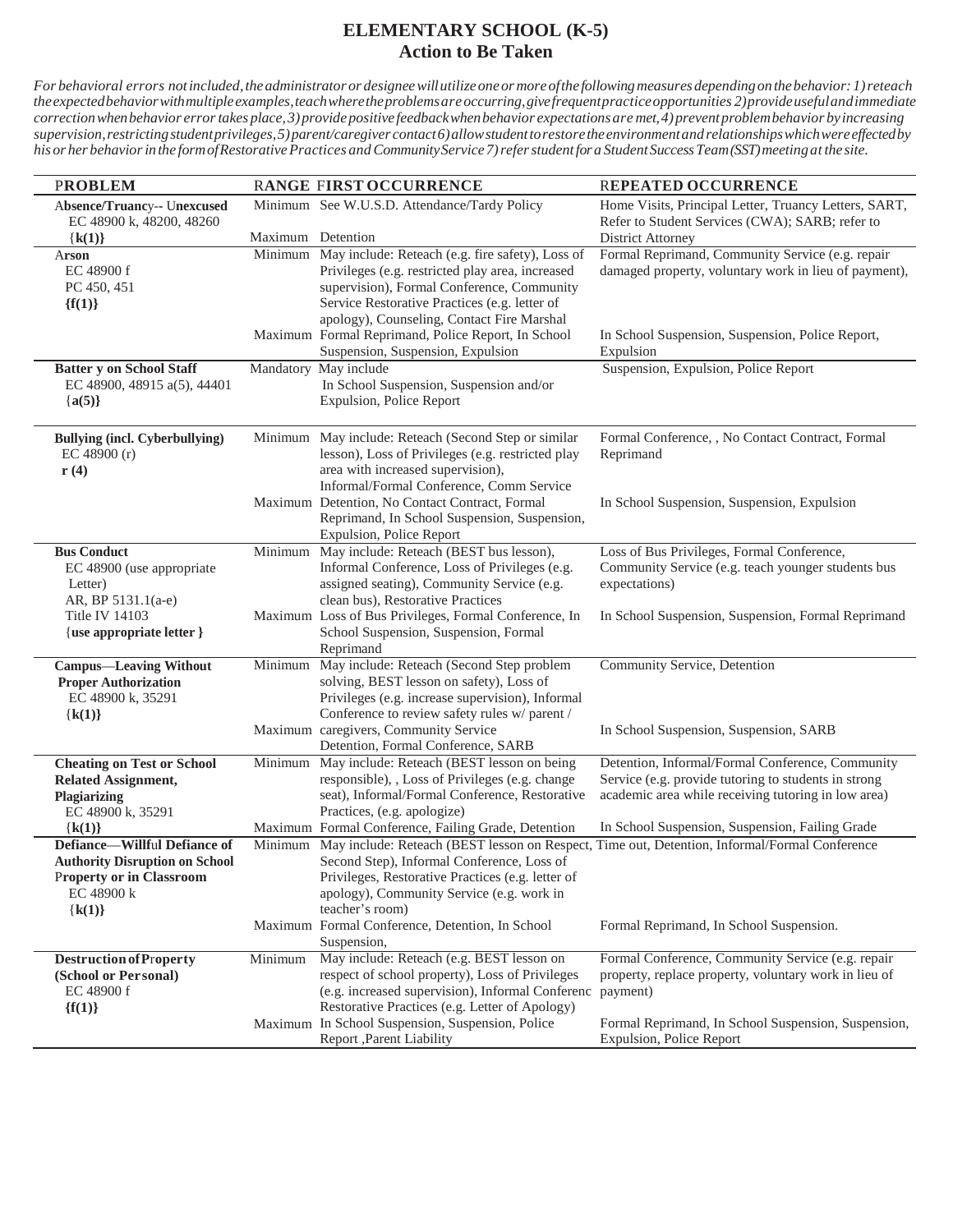### **ELEMENTARY SCHOOL (K-5)**

### **Action to Be Taken**

| <b>PROBLEM</b>                                   | <b>RANGE</b> | <b>FIRST OCCURRENCE</b>                                                                               | <b>REPEATED OCCURRENCE</b>                                                                                                             |
|--------------------------------------------------|--------------|-------------------------------------------------------------------------------------------------------|----------------------------------------------------------------------------------------------------------------------------------------|
| Drugs/Alcohol/Paraphernalia                      | Minimum      | May include: Formal Conference, Detention, Drug                                                       | (3 <sup>rd</sup> Offense is Mandatory Expulsion or Suspended                                                                           |
| EC 48900 c $(c(1))$                              |              | & Alcohol Counseling                                                                                  | Expulsion)In School Suspension, Suspension and/or                                                                                      |
| EC 48915 a(3) $\{c(2)\}\$                        |              |                                                                                                       | <b>Expulsion, Police Report</b>                                                                                                        |
| EC 48915 c(3) {c(3)}<br>EC 48900 p { $c(4)$ },   |              | Maximum In School Suspension, Suspension, Formal                                                      |                                                                                                                                        |
| EC 48900 d $\{d(1)\}\$                           |              | Reprimand, Expulsion, Police Report                                                                   |                                                                                                                                        |
| EC 48900 $j \{j(1)\}$                            |              | (Mandatory Expulsion for Sales)                                                                       | (Mandator y Expulsion for Sales)                                                                                                       |
| <b>Electronic Devices Possession/</b>            | Minimum      | May include: Reteach (e.g. BEST lesson on cell                                                        | Informal/Formal Conference, Community Service                                                                                          |
| <b>Using if Disrupts Educational</b>             |              | phone use), Loss of Privileges (e.g. must keep                                                        | (e.g. help BEST Team make expectation posters for                                                                                      |
| Pr ocess                                         |              | phone in office), Informal/Formal Conference,                                                         | school), Confiscation (e.g. for rest of week, pick up                                                                                  |
| (EC 48900, 48901.5)                              |              | Restorative Practices (e.g. Letter of Apology)                                                        | from office)                                                                                                                           |
| ${o(1)}$                                         | Maximum      | Confiscation (e.g. for rest of day, pick up from                                                      |                                                                                                                                        |
|                                                  |              | teacher)                                                                                              | Confiscation (e.g. for semester, parent / caregiver pick<br>up from office), In School Suspension                                      |
|                                                  |              | Explosive Devices/Bomb Threat Mandatory May include: Reteach (e.g. BEST lesson on safety,             | In School Suspension, Suspension,                                                                                                      |
| EC 48900 b, 48915 a(2) {b(1)}                    |              | Second Step problem solving), Formal Conference, Formal Reprimand, Expulsion, Police Report           |                                                                                                                                        |
| EC 48915 c(5) ${b(4)}$                           |              | Restorative Practices (e.g. Letter of Apology to<br>school), In School Suspension, Suspension, Formal |                                                                                                                                        |
|                                                  |              | Reprimand, Expulsion, Police Report                                                                   |                                                                                                                                        |
| <b>Extor tion/Robber y</b>                       |              | Minimum May include: Reteach (BEST lesson on respecting                                               | Community Service (e.g. replace item, voluntary wor                                                                                    |
| EC 48900 e                                       |              | other's property), Informal Conference, Loss of                                                       | in lieu of payment), Loss of Privileges                                                                                                |
| EC 48915 $a(4)$                                  |              | Privileges (e.g. increased supervision), Restorative                                                  |                                                                                                                                        |
| ${e(1)}$                                         |              | Practices (e.g., Letter of Apology)                                                                   |                                                                                                                                        |
|                                                  |              | In School Suspension, Suspension, Police Report                                                       | Maximum Detention, Formal Conference, Formal Reprimand, In School Suspension, Suspension, Formal Reprimand<br>Expulsion, Police Report |
| <b>Fighting/Assault/Thr eats</b>                 |              | Minimum May include: Reteach (e.g. Second Step problem                                                | Informal/Formal Conference, Restorative Practices                                                                                      |
| EC 48900 a(1) $\{a(1)\}$                         |              | solving), Loss of Privileges (e.g. restricted play are                                                | (e.g. conflict resolution)                                                                                                             |
| EC 48900 a(2) $\{a(2)\}$                         |              | with increased supervision), Informal/Formal<br>Conference, Restorative Practices (e.g. letter of     |                                                                                                                                        |
| EC 48900 s ${a(3)}$<br>EC 48915 a(1) $\{a(4)\}\$ |              | apology, conflict resolution), Community Service                                                      |                                                                                                                                        |
| EC 48915 a(5) $\{a(5)\}$                         |              | Maximum Detention, No Contact Contract, In School                                                     | Formal Reprimand, In School Suspension,                                                                                                |
| PC 241, 243, 245, 220                            |              | Suspension, Suspension, Formal Reprimand,                                                             | Suspension, Expulsion, Police Report                                                                                                   |
|                                                  |              | Expulsion, Police Report                                                                              |                                                                                                                                        |
| FireAlarm--DeliberateFalse                       |              | Minimum May include: Reteach (e.g. learn about & write a                                              | Loss of Privileges, Community Service (e.g. make up                                                                                    |
| EC 48900 k                                       |              | report on fire safety), Loss of Privileges (e.g.                                                      | for lost instructional time by assisting in office,                                                                                    |
| ${k(1)}$                                         |              | increased supervision, restricted play area, buddy                                                    | volunteer for fire department)                                                                                                         |
|                                                  |              | accompany student during transitions), Detention<br>Maximum Formal Conference, In School Suspension,  | In School Suspension, Suspension, Fire Marshal,                                                                                        |
|                                                  |              | Suspension, Fire Marshal, Formal Reprimand,                                                           | Formal Reprimand, Police Report, Expulsion                                                                                             |
|                                                  |              | Police Report                                                                                         |                                                                                                                                        |
| For ger y                                        |              | Minimum May include: Reteach (e.g. BEST lesson on                                                     | Formal Conference, Detention                                                                                                           |
| EC 48900, 35291                                  |              | responsibility), Loss of Privileges (e.g. parent phon                                                 |                                                                                                                                        |
| PC 470-483.5                                     |              | call in lieu of student dependent communication),                                                     |                                                                                                                                        |
| ${k(1)}$                                         |              | Informal/Formal Conference, Community Service,                                                        |                                                                                                                                        |
|                                                  |              | Restorative Practices (e.g. Letter of Apology to                                                      |                                                                                                                                        |
|                                                  |              | teacher and to parent / caregiver)<br>Maximum Detention, In School Suspension, Suspension             | In School Suspension, Suspension, Formal Reprimand<br>Police Report                                                                    |
| <b>Gambling</b>                                  |              | Minimum May include: Reteach (e.g. lesson on gambling,                                                | Loss of Privileges, Community Service (e.g. help w/                                                                                    |
| EC 48900 k                                       |              | write a report on history/law of gambling), Loss of school fundraiser), Formal Conference, Formal     |                                                                                                                                        |
| ${k(1)}$                                         |              | Privileges (e.g. increased supervision, restricted pla Reprimand                                      |                                                                                                                                        |
|                                                  |              | area), Informal Conference, Comm. Service                                                             |                                                                                                                                        |
|                                                  |              | Maximum In School Suspension, Suspension                                                              | In School Suspension, Suspension                                                                                                       |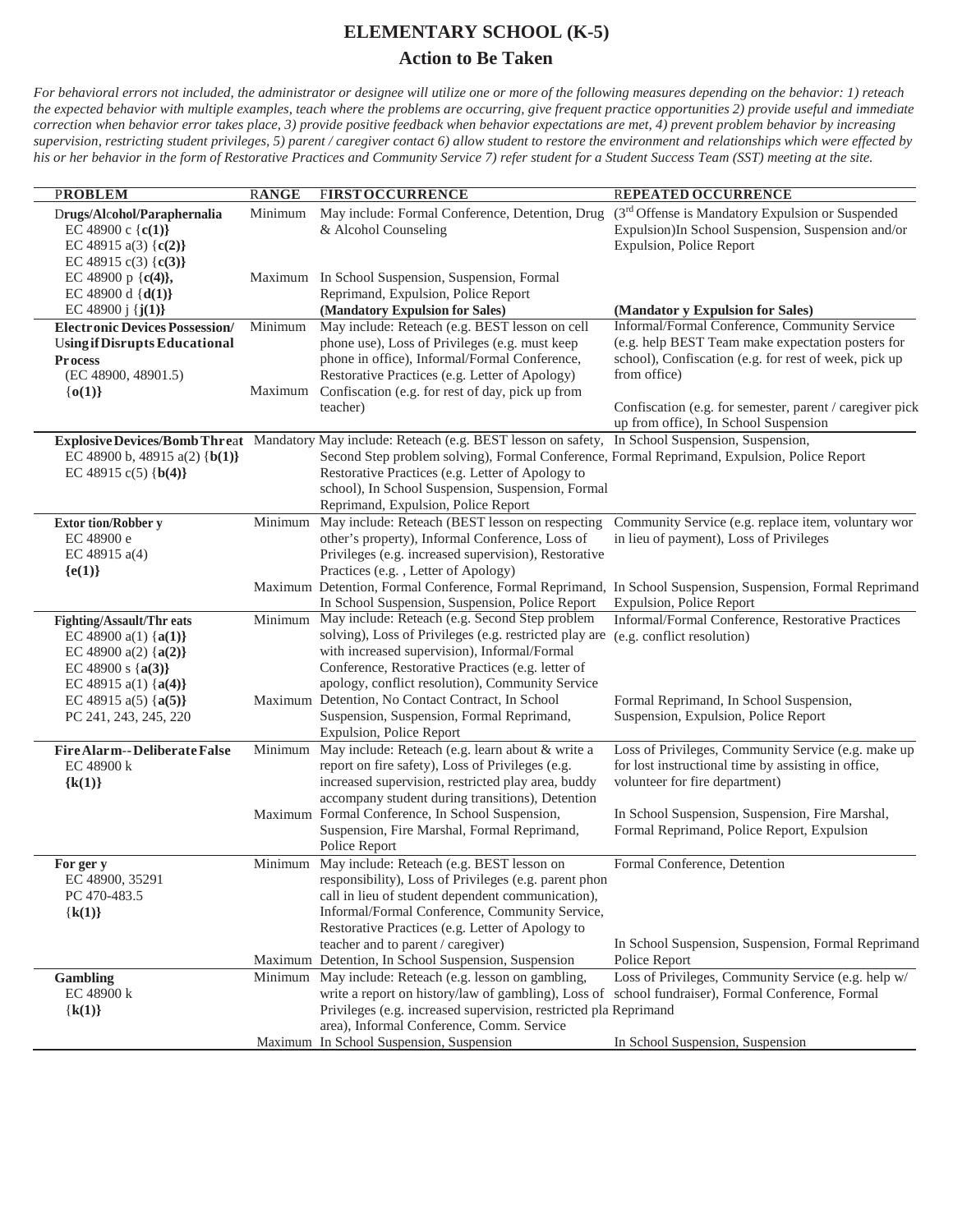### **ELEMENTARY SCHOOL (K-5) Action to Be Taken**

| <b>PROBLEM</b>                                                                                              | <b>RANGE</b> | <b>FIRST OCCURRENCE</b>                                                                                                                                                                                                                                     | REPEATED OCCURRENCE                                                                                                                                                                                                                                        |
|-------------------------------------------------------------------------------------------------------------|--------------|-------------------------------------------------------------------------------------------------------------------------------------------------------------------------------------------------------------------------------------------------------------|------------------------------------------------------------------------------------------------------------------------------------------------------------------------------------------------------------------------------------------------------------|
| Gang Behavior /Attir e<br>EC 48900 k, 35183, 35294.1<br>BP 5132                                             | Minimum      | May include: Reteach (e.g. reasons for gang<br>policies, write report), Informal Conference,<br><b>Community Counseling Referral</b>                                                                                                                        | Formal Conference with Parent / caregiver and Student,<br>Color Contract, Conference with SRO, Community<br>Counseling Referral                                                                                                                            |
| ${k(2)}$                                                                                                    | Maximum      | Color Contract, Conference with SRO,<br>In School Suspension, Suspension, Formal<br>Reprimand, Expulsion, Police Report                                                                                                                                     | Formal Reprimand, In School Suspension, Suspension,<br>Expulsion, Police Report, Police Gang Task Force                                                                                                                                                    |
| Harassment/Intimidation<br>EC 48900.4 $\{r(1)\}$<br>EC 48900 o { $r(2)$ }<br>EC 48900 q { $\mathbf{r}(3)$ } | Minimum      | May include: Reteach (e.g. BEST lesson on<br>Respect, Second Step Problem Solving Lesson),<br>Loss of Privileges, Informal/Formal Conference,<br>Community Service (e.g. project to make students<br>feel safe & respected)                                 | Informal/Formal Conference, Loss of Privileges (e.g.<br>restricted play area with increased supervision)                                                                                                                                                   |
|                                                                                                             | Maximum      | Detention, In School Suspension, Suspension,<br>Formal Reprimand, Expulsion                                                                                                                                                                                 | Formal Reprimand, In School Suspension, Suspension,<br>Expulsion, Police Report                                                                                                                                                                            |
| <b>Hate Crimes/Violence</b><br>EC 48900 t, 48900.3<br>${p(1)}$ (Gr. 4-12)                                   | Minimum      | May include: Reteach (e.g. Second Step Problem<br>Solving Lesson, lesson on diversity), Loss of<br>Privileges (e.g. restricted play area, increased<br>supervision), Formal Conference, Comm. Service<br>(e.g. write report on the group and teach a class) | Formal Conference, BEST lessons/ Second Step lessons<br>Community Service (e.g. project to make the school<br>feel safe and students feel respected)                                                                                                       |
|                                                                                                             | Maximum      | Detention, In School Suspension, Suspension,<br>Formal Reprimand, Expulsion, Police Report                                                                                                                                                                  | In School Suspension, Suspension, Formal Reprimand,<br>Expulsion, Police Report                                                                                                                                                                            |
| <b>Hazing</b><br>EC 48900q, 32050, 32051<br>$\{r(3)\}\$                                                     | Minimum      | May include: Reteach (lesson on hazing, Second<br>Step lesson), Informal Conference, Restorative<br>Practices (e.g. Letter of Apology)                                                                                                                      | In School Suspension, Suspension                                                                                                                                                                                                                           |
|                                                                                                             | Maximum      | In School Suspension, Suspension, Formal<br>Reprimand, Expulsion                                                                                                                                                                                            | Formal Reprimand, Expulsion                                                                                                                                                                                                                                |
| <b>Profanity/Obscene Acts</b><br><b>Immoral Acts/Verbal Abuse</b><br>EC 48900 i<br>$\{i(1)\}\$              | Minimum      | May include: Reteach (BEST lesson on respectful<br>language), Loss of Privileges (e.g. increased<br>supervision), Informal/Formal Conference,<br>Community Service (e.g. make BEST posters for<br>respectful language, write report and present)            | Detention, Loss of Privileges, Community Service                                                                                                                                                                                                           |
|                                                                                                             |              | Maximum Detention, In School Suspension, Suspension,<br>Formal Reprimand, Expulsion, Police Report                                                                                                                                                          | In School Suspension, Suspension, Formal Reprimand,<br>Expulsion, Police Report                                                                                                                                                                            |
| <b>Sexual Assault</b><br>EC 48915c (4)<br>n(2)                                                              |              | Mandatory Suspension and/or Expulsion, Police<br>report,                                                                                                                                                                                                    | Suspension and/or Expulsion, Police Report                                                                                                                                                                                                                 |
| <b>Sexual Battery</b><br>EC 48900 n, 48915 $c(4)$<br>${n(1)}$                                               |              | Mandatory Suspension and/or Expulsion, Police<br>report,                                                                                                                                                                                                    | Suspension and/or Expulsion, Police Report,                                                                                                                                                                                                                |
| <b>Sexual Harassment</b><br>EC 48900.2 (Gr 4-12)<br>EC 212.5<br>${q(1)}$ (Gr. 4-12)                         | Minimum      | May Include: Reteach (e.g. BEST lesson, Second<br>Step), Loss of Privileges, Informal/Formal<br>Conference, Community Service (e.g. school<br>projects to promote respectful environment)                                                                   | 5 Day Suspension, Police Report (BP & AR 4019.11<br>a-e & 5145.7)                                                                                                                                                                                          |
|                                                                                                             |              | Maximum Detention, In School Suspension, Suspension,<br>Formal Reprimand, Expulsion, Police Report                                                                                                                                                          | Formal Reprimand, Expulsion, Police<br>Report                                                                                                                                                                                                              |
| <b>Smoking/Tobacco Products</b><br>EC 48900 h, EC 51260<br>BP 5131.6, 5144.1<br>$({h(1)}$                   |              | 1 <sup>st</sup> Offense Informal/Formal Conference, Detention                                                                                                                                                                                               | 2 <sup>nd</sup> Offense - 2 Day Suspension, Police Citation<br>3 <sup>rd</sup> Offense - 3 Day Suspension, Police Citation<br>4th Offense - 5 Day Suspension, Police Citation<br>5 <sup>th</sup> Offense - Formal Reprimand, Expulsion, Police<br>Citation |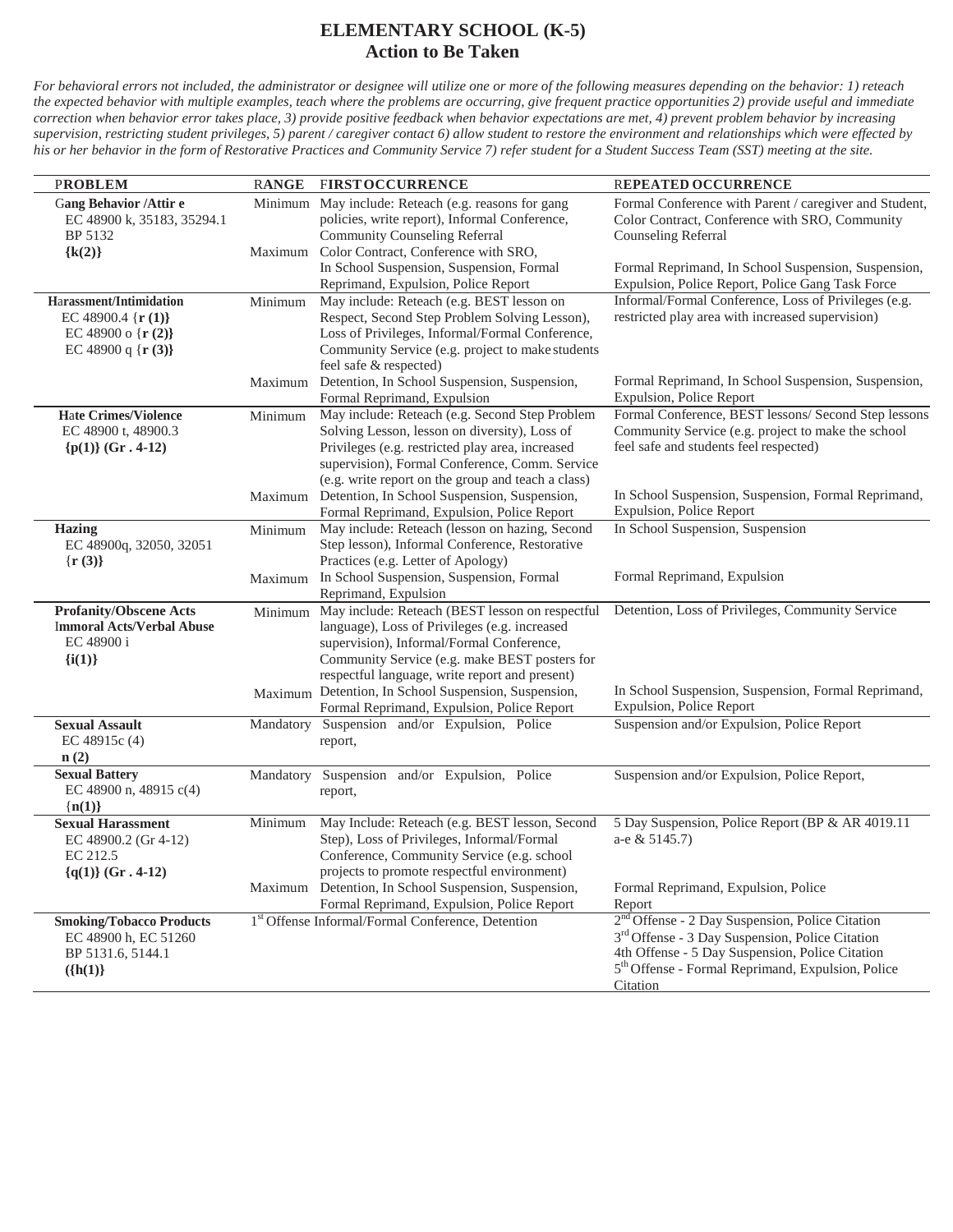### **ELEMENTARY SCHOOL (K-5) Action to Be Taken**

| <b>PROBLEM</b>                    | <b>RANGE</b> | <b>FIRST OCCURRENCE</b>                                  | <b>REPEATED OCCURRENCE</b>                                                                                 |
|-----------------------------------|--------------|----------------------------------------------------------|------------------------------------------------------------------------------------------------------------|
| <b>Theft/Possession of Stolen</b> |              |                                                          | Minimum May include: Reteach (BEST lesson, Second Step), Formal Conference, Community Service, Restorative |
| <b>Property/Burglar y</b>         |              | Loss of Privileges (e.g. restricted play area).          | Practices, Formal Reprimand                                                                                |
| EC 48900 g { $g(1)$ }             |              | Informal/Formal Conference, Comm. Service (e.g.          |                                                                                                            |
| EC 48900 1 $\{I(1)\}$             |              | voluntary work in lieu of payment), Restorative          |                                                                                                            |
|                                   |              | Practices (e.g. Letter of Apology), Detention            |                                                                                                            |
|                                   |              | Maximum In School Suspension, Suspension, Police Report, | In School Suspension, Suspension, Formal                                                                   |
|                                   |              | Formal Reprimand, Expulsion                              | Reprimand, Expulsion, Police Report                                                                        |
| <b>Weapons/Injurious Objects</b>  |              | Minimum May Include: Reteach (e.g. lesson on dangers of  | In School Suspension, Suspension, Formal                                                                   |
| Replica Fir ear m                 |              | weapons), Loss of Privileges (e.g. backpack check        | Reprimand, Expulsion, Police Report                                                                        |
| EC 48900 b, 48915 a(2) {b(1)}     |              | daily), Formal Conference, Detention                     |                                                                                                            |
| EC 48915 c(1) ${b(2)}$            |              |                                                          |                                                                                                            |
| EC 48915 c(2) ${b(3)}$            |              | Maximum In School Suspension, Suspension, Formal         | In School Suspension, Suspension, Formal                                                                   |
| EC 48915 c(5) {b(4)}              |              | Reprimand, Expulsion, Police Report, (Mandatory          | Reprimand, Expulsion, Police Report (Mandatory                                                             |
| EC 48900 m { $m(1)$ }             |              | Expulsion for firearm, brandishing, explosives)          | Expulsion for firearm, brandishing, explosives)                                                            |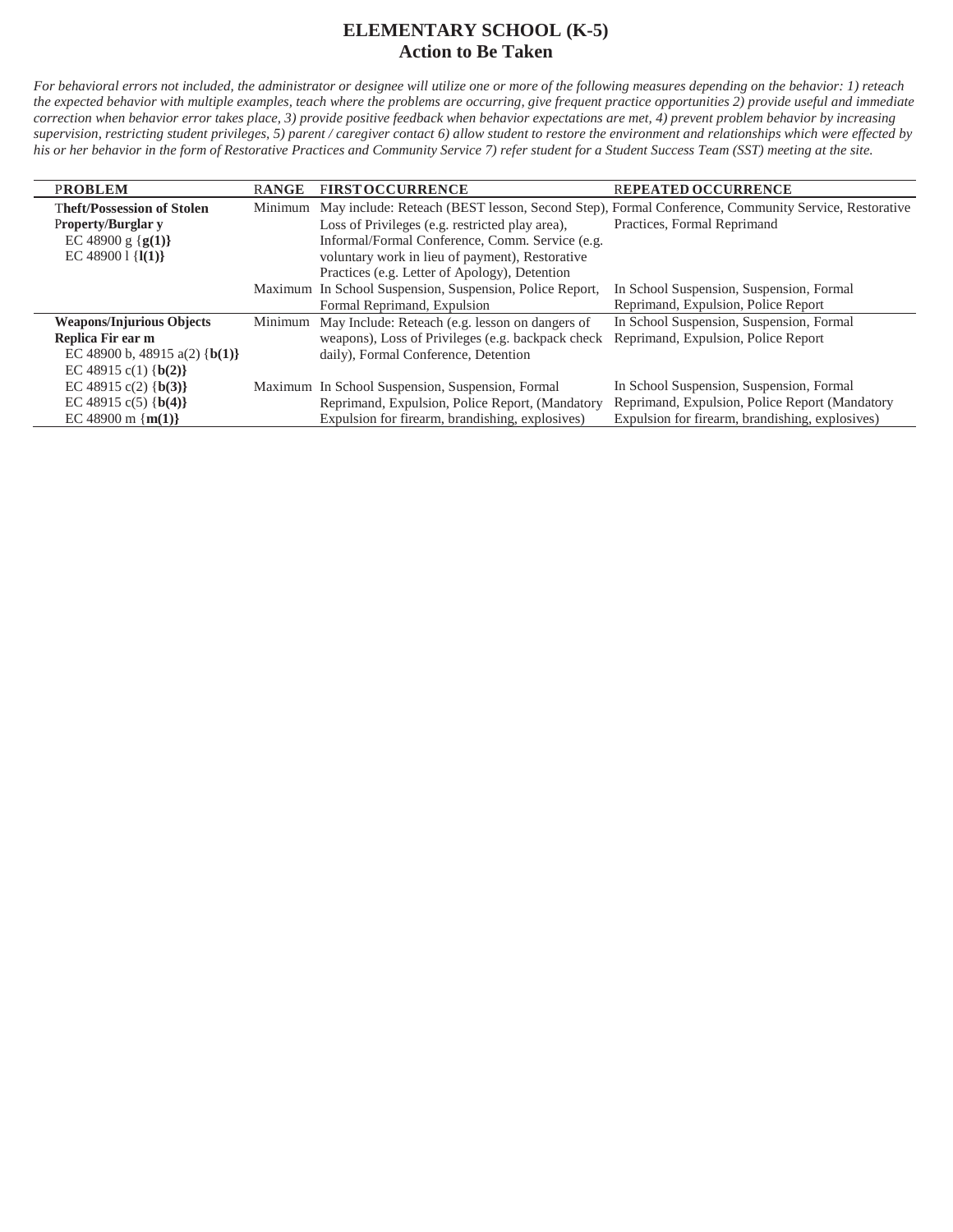| <b>PROBLEM</b>                                                                                                    |         | RANGE FIRST OCCURRENCE                                                                                                                                                                                                                                                      | <b>REPEATED OCCURRENCE</b>                                                                                                                                               |
|-------------------------------------------------------------------------------------------------------------------|---------|-----------------------------------------------------------------------------------------------------------------------------------------------------------------------------------------------------------------------------------------------------------------------------|--------------------------------------------------------------------------------------------------------------------------------------------------------------------------|
| Absence/Truancy-Unexc.<br>EC 48900 k, 48260, 48200<br>${k(1)}$                                                    |         | Minimum See W.U.S.D. Attendance/Tardy Policy                                                                                                                                                                                                                                | Home Visits, Saturday School, Principal Letter,<br>Truancy Letters, SART                                                                                                 |
|                                                                                                                   |         | Maximum In School Suspension, Suspension, Detention                                                                                                                                                                                                                         | Refer to Student Services (CWA); SARB; refer<br>to District Attorney                                                                                                     |
| Ar son<br>EC 48900 f<br>PC 450, 451<br>${f(1)}$                                                                   |         | Minimum Reteach (e.g. fire safety), Loss of Privileges (e.g.<br>increased supervision during breaks), Formal<br>Conference, Community Service Restorative<br>Practices (e.g. letter of apology), Counseling,<br><b>Contact Fire Marshal</b>                                 | Formal Reprimand, Community Service (e.g. repair<br>damaged property, voluntary work in lieu of payment                                                                  |
|                                                                                                                   |         | Maximum Formal Reprimand, Police Report, In School<br>Suspension, Suspension, Expulsion                                                                                                                                                                                     | Formal Reprimand, In School Suspension,<br>Suspension, Police Report, Expulsion                                                                                          |
| Assault or Batter y on School Mandatory May include:<br><b>Staff</b><br>EC 48900, 48915 a(5), 44401<br>${a(5)}$   |         | In School Suspension, Suspension and/or<br>Expulsion, Police Report                                                                                                                                                                                                         | Suspension, Expulsion, Police Report                                                                                                                                     |
| <b>Bullying (incl. Cyber bullying</b><br>EC 48900 (r)<br>$\{r(4)\}\$                                              |         | Minimum May include: Reteach (e.g. Second Step lesson<br>on empathy), Loss of Privileges (e.g. restricted<br>free time area with increased supervision),<br>Informal/Formal Conference, Community<br>Service, Formal Reprimand                                              | Loss of Privileges, Formal Reprimand, Informal<br>/Formal Conference, No Contact Contract                                                                                |
|                                                                                                                   |         | Maximum Detention, No contact Contract, In School<br>Suspension, Suspension, Expulsion, Police<br>report, Formal Reprimand                                                                                                                                                  | In School Suspension, Suspension, Expulsion,<br>Police report                                                                                                            |
| <b>Bus Conduct</b><br>EC 48900 (use appropriate<br>Letter)<br>AR, BP 5131.1(a-e)<br><b>Title IV 14103</b>         | Minimum | May include: Reteach (e.g. BEST lesson in Bus<br>Behavior), Loss of Privileges (e.g. sit in front<br>seats of bus), Informal Conference, Community<br>Service (e.g. clean bus), Restorative Practices<br>(e.g. letter of apology)                                           | Loss of Bus Privileges, Formal Conference,<br>Community Service (e.g. teach younger students bus<br>expectations)                                                        |
| {use appropriate letter }                                                                                         |         | Maximum Loss of Bus Privileges, Formal Conference, In<br>School Suspension, Suspension, Formal<br>Reprimand                                                                                                                                                                 | In School Suspension, Suspension, Formal<br>Reprimand, Expulsion                                                                                                         |
| <b>Campus—Leaving Without</b><br><b>Proper Authorization</b><br>EC 48900 k, 35291<br>${k(1)}$                     | Minimum | May include: Reteach (e.g. lessons on problem<br>solving, calming techniques), Loss of Privileges<br>(e.g. increased supervision), Informal/Formal<br>Conference to Review Safety Rules with Parent /<br>caregivers, Community Service (e.g. clean campus<br>or classrooms) | Community Service, Detention                                                                                                                                             |
|                                                                                                                   |         | Maximum Detention to make up missed time after school, In In School Suspension, Suspension<br>School Suspension, Suspension                                                                                                                                                 |                                                                                                                                                                          |
| <b>Cheating on Test or School</b><br><b>Related Assignment,</b><br>Plagiarizing<br>EC 48900 k, 35291<br>${k(1)}$  |         | responsible), Loss of Privileges (e.g. change of Service (e.g. provide tutoring to students in strong<br>seat), Informal/Formal Conference, Community<br>Service (e.g. design a BEST lesson on cheating),<br>Restorative Practices (e.g. letter of apology)                 | Minimum May include: Reteach (e.g. BEST lesson on being Detention, Informal/Formal Conference, Community<br>academic area while receiving tutoring in low area)          |
|                                                                                                                   |         | Maximum Formal Conference, Redo assignment, Detention,<br>In School Suspension, Suspension                                                                                                                                                                                  | In School Suspension, Suspension, Failing Grade in<br>Course or Assignment                                                                                               |
| Defiance-Willful Defiance o<br><b>Authority Disruption on</b><br><b>School</b><br><b>Property or in Classroom</b> | Minimum | Second Step lesson on problem solving), Informal<br>Conference, Community Service (e.g. clean<br>classrooms or campus), Restorative Practices                                                                                                                               | May include: Reteach (e.g. BEST lesson on respect Restorative Practices (e.g. resolve issue with teacher<br>with another adult supporting process, letter of<br>apology) |
| EC 48900 k<br>${k(1)}$                                                                                            |         | Maximum Detention, In School Suspension,                                                                                                                                                                                                                                    | Formal Conference, Detention, Formal Reprimand,<br>In School Suspension,                                                                                                 |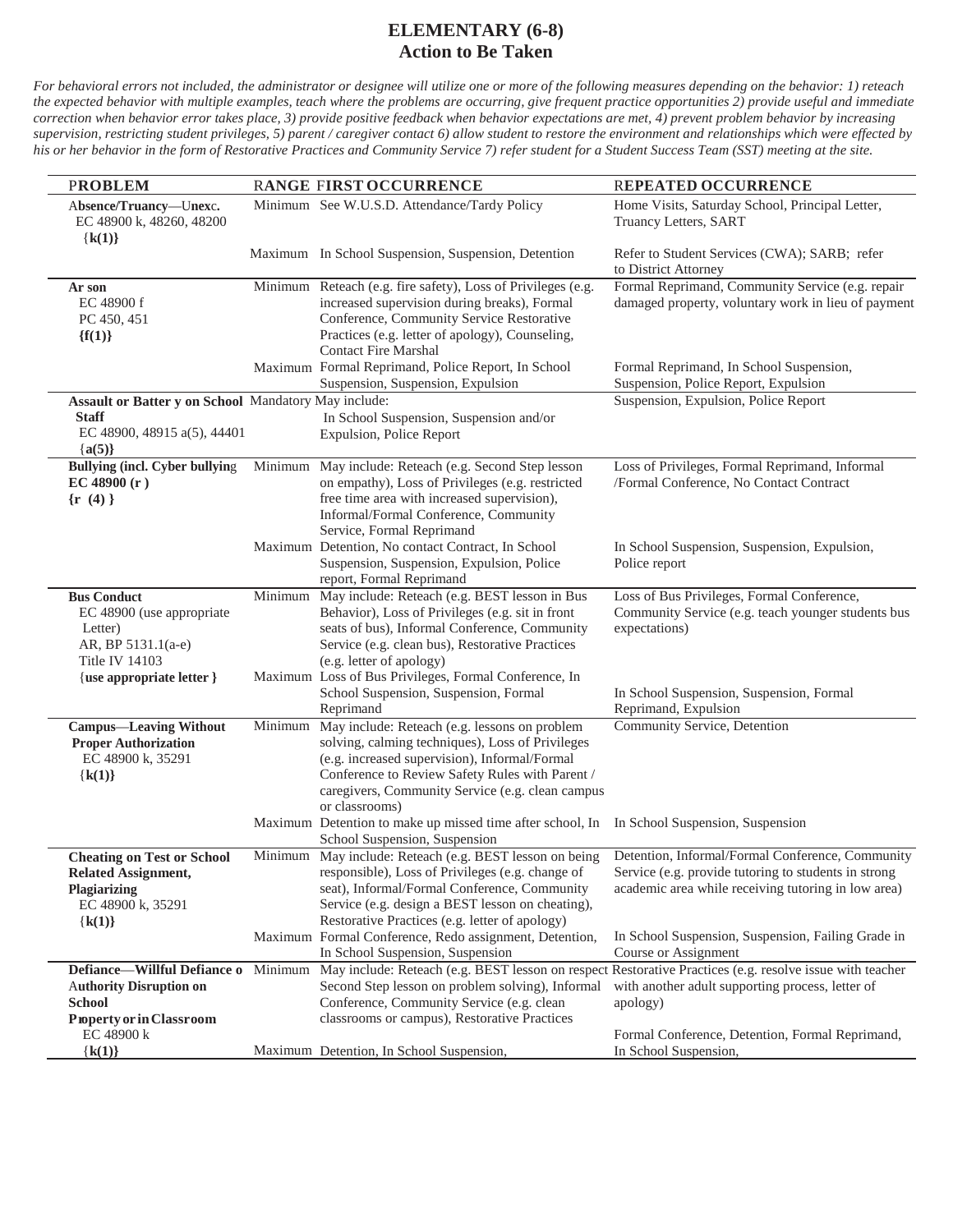| <b>PROBLEM</b>                                        | <b>RANGE</b> | <b>FIRST OCCURRENCE</b>                                                                                                           | REPEATED OCCURRENCE                                                                                      |
|-------------------------------------------------------|--------------|-----------------------------------------------------------------------------------------------------------------------------------|----------------------------------------------------------------------------------------------------------|
| <b>Destruction of Property</b>                        | Minimum      | May include: Reteach (e.g. BEST lesson on                                                                                         | Formal Conference, Community Service (e.g.                                                               |
| (School or personal)                                  |              | respecting school property, lesson on problem                                                                                     | repair, replace, voluntary work in lieu of payment),                                                     |
| EC 48900 f                                            |              | solving skills), , Loss of Privileges, Informal                                                                                   | Parent Liability                                                                                         |
| ${f(1)}$                                              |              | Conference, Community Service, Restorative                                                                                        |                                                                                                          |
|                                                       | Maximum      | Practices (e.g. letter of apology)<br>Parent Liability, In School Suspension, Suspension In School Suspension, Suspension, Formal |                                                                                                          |
|                                                       |              | Community Service, Restorative Practices, Police Reprimand, Expulsion, Police Report                                              |                                                                                                          |
|                                                       |              | Report                                                                                                                            |                                                                                                          |
| Drugs/Alcohol/Paraphernalia                           | Minimum      | May include: Reteach (e.g. video on drug abuse),                                                                                  | (3 <sup>rd</sup> Offense is Mandatory Expulsion)                                                         |
| EC 48900 c { $c(1)$ }                                 |              | Formal Conference, Community Service (e.g. write In School Suspension, Suspensionand/or                                           |                                                                                                          |
| EC 48915 a(3) $\{c(2)\}\$                             |              | a report to teach others), Community Counseling                                                                                   | Expulsion, Police Report                                                                                 |
| EC 48915 c(3) {c(3)}                                  |              | Referral, Detention                                                                                                               |                                                                                                          |
| EC 48900 p {c(4)},<br>EC 48900 d $\{d(1)\}\$          |              | Maximum In School Suspension, Suspension, Formal<br>Reprimand, Expulsion, Police Report (Mandatory                                |                                                                                                          |
| EC 48900 j ${j(1)}$                                   |              | <b>Expulsion for Sales</b> )                                                                                                      | (Mandator y Expulsion for Sales)                                                                         |
| <b>Electronic Devices Possession/</b>                 | Minimum      | May include: Reteach (e.g. BEST lesson on cell                                                                                    | Informal/Formal Conference, Confiscation                                                                 |
| <b>Using if Disrupts Educational</b>                  |              | phone use), Loss of Privileges (e.g. must keep                                                                                    | (e.g. for rest of week pick up from office)                                                              |
| <b>Process</b>                                        |              | phone in office), Informal Conference, Community                                                                                  |                                                                                                          |
| (EC 48900, 48901.5)                                   |              | Service (e.g. make a BEST lesson on cell phone                                                                                    |                                                                                                          |
| ${o(1)}$                                              |              | use), Restorative Practices (e.g. letter of apology),                                                                             |                                                                                                          |
|                                                       |              | Detention                                                                                                                         |                                                                                                          |
|                                                       | Maximum      | Formal Conference, Confiscation (e.g. for rest<br>of day to pick up from teacher)                                                 | Confiscation (e.g. for rest of semester, parents pick<br>up in office), In School Suspension, Suspension |
|                                                       |              | Explosive Devices/Bomb Threat Mandatory May include: In School Suspension, Suspension,                                            | In School Suspension, Suspension, Formal                                                                 |
| EC 48900 b, 48915 a(2) {b(1)}                         |              | Formal Reprimand, Expulsion, Police Report. In                                                                                    | Reprimand, Expulsion, Police Report                                                                      |
| EC 48915 c(5) ${b(4)}$                                |              | addition, may include Restorative Practices (e.g.                                                                                 |                                                                                                          |
|                                                       |              | letter of apology), Loss of Privileges                                                                                            |                                                                                                          |
| <b>Extor tion/Robber y</b>                            | Minimum      | May include: Reteach (BEST lesson on respecting                                                                                   | Community Service (e.g. replace item, voluntary                                                          |
| EC 48900 e                                            |              | others), Loss of Privileges,                                                                                                      | work in lieu of payment)                                                                                 |
| EC 48915 a(4)<br>${e(1)}$                             |              | Formal Conference, Community Service,<br>Restorative Practices (e.g. letter of apology)                                           |                                                                                                          |
|                                                       |              | Maximum In School Suspension, Suspension, Formal                                                                                  | In School Suspension, Suspension, Formal                                                                 |
|                                                       |              | Reprimand, Expulsion, Police Report                                                                                               | Reprimand, Expulsion, Police Report                                                                      |
| <b>Fighting/Assault/Thr eats</b>                      |              | Minimum May include: Reteach (e.g. problem solving lesson) Informal/Formal Conference, Restorative Practices                      |                                                                                                          |
| EC 48900 a(1) ${a(1)}$                                |              | Loss of Privileges (e.g. restricted area for breaks,                                                                              | (e.g. letter of apology, conflict resolution)                                                            |
| EC 48900 a(2) $\{a(2)\}$                              |              | lunch, increased supervision), Informal/Formal                                                                                    |                                                                                                          |
| EC 48900 s ${a(3)}$                                   |              | Conference, Restorative Practices, Community                                                                                      |                                                                                                          |
| EC 48915 a(1) $\{a(4)\}\$<br>EC 48915 a(5) { $a(5)$ } |              | Service<br>Maximum No Contact Contract, Detention, In School                                                                      | Formal Reprimand, In School Suspension,                                                                  |
| PC 241, 243, 245, 220                                 |              | Suspension, Suspension, Formal Reprimand,                                                                                         | Suspension, Expulsion, Police Report                                                                     |
|                                                       |              | <b>Expulsion, Police Report</b>                                                                                                   |                                                                                                          |
| Fire Alarm--Deliberate False                          |              | Minimum May include: Loss of Privileges, Formal                                                                                   | Community Service, Loss of Privileges                                                                    |
| EC 48900 k                                            |              | Conference, , Community Service (e.g. write a                                                                                     |                                                                                                          |
| ${k(1)}$                                              |              | report and teach fire safety lesson to younger                                                                                    |                                                                                                          |
|                                                       |              | students), Detention                                                                                                              | In School Suspension, Suspension, Fire Marshal,                                                          |
|                                                       |              | Maximum In School Suspension, Suspension, Fire Marshal,<br>Formal Reprimand, Expulsion, Police Report                             | Formal Reprimand, Expulsion, Police Report                                                               |
| <b>Forgery</b>                                        |              | Minimum May include: Reteach (e.g. BEST lesson on                                                                                 | Detention, Loss of Privileges (e.g. parent /                                                             |
| EC 48900, 35291                                       |              | responsibility), Loss of Privileges, Informal                                                                                     | caregiver phone call in lieu of student dependent                                                        |
| PC 470-483.5                                          |              | Conference, Restorative Practices (e.g. letter of                                                                                 | communication), Formal Conference                                                                        |
| ${k(1)}$                                              |              | apology to parent / caregiver), Community Service                                                                                 | In School Suspension, Suspension, Formal                                                                 |
|                                                       |              | Maximum In School Suspension, Suspension, Detention                                                                               | Reprimand, Expulsion, Police Report                                                                      |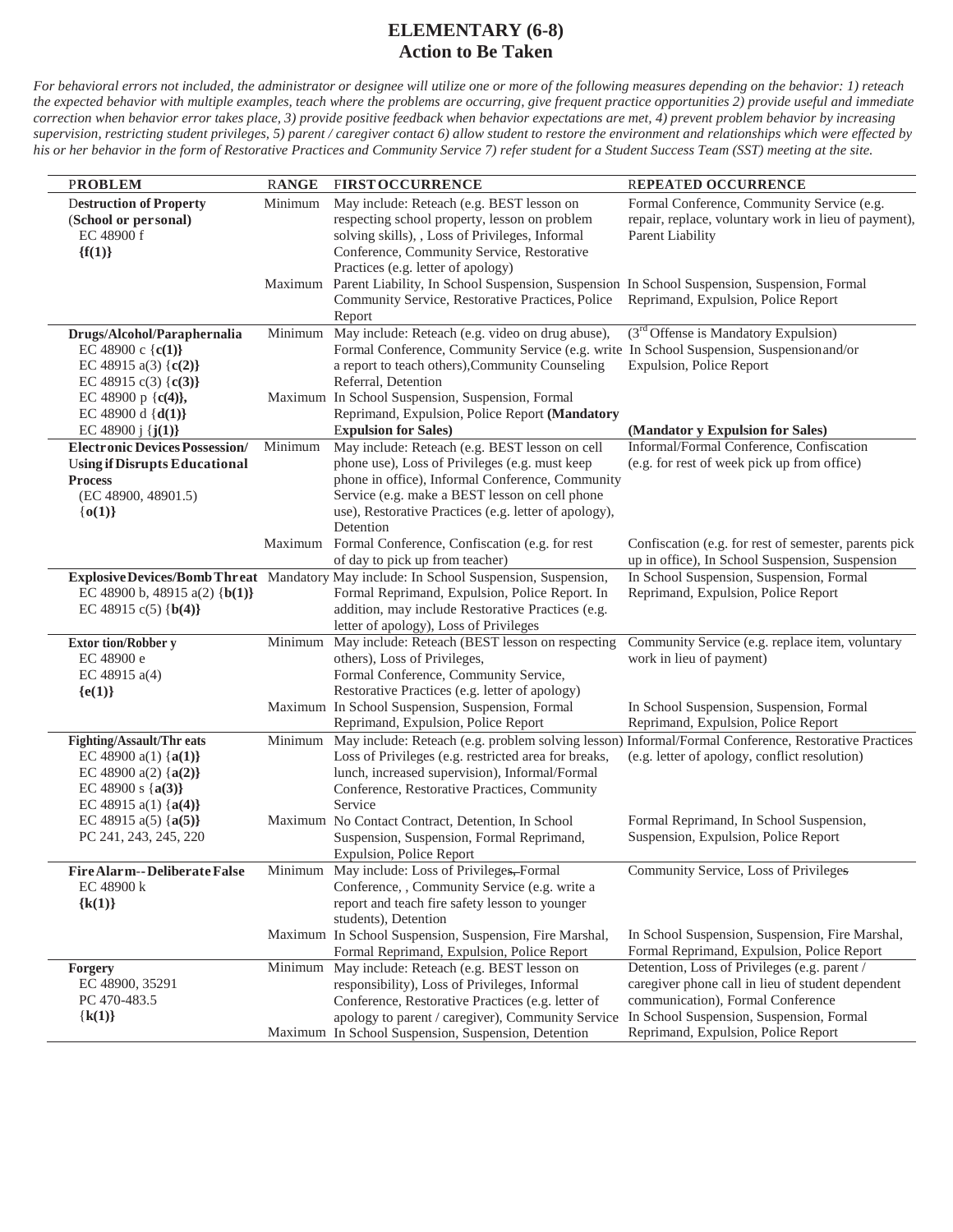| <b>PROBLEM</b>                                                                                            | <b>RANGE</b>       | <b>FIRST OCCURRENCE</b>                                                                                                                                                                                                                                                                                                                                 | REPEATED OCCURRENCE                                                                                                                                                                                                                                      |
|-----------------------------------------------------------------------------------------------------------|--------------------|---------------------------------------------------------------------------------------------------------------------------------------------------------------------------------------------------------------------------------------------------------------------------------------------------------------------------------------------------------|----------------------------------------------------------------------------------------------------------------------------------------------------------------------------------------------------------------------------------------------------------|
| Gambling<br>EC 48900 k<br>${k(1)}$                                                                        | Minimum            | May include: Reteach (e.g. lesson on gambling,<br>write a report on history and law of gambling),<br>Loss of Privileges (e.g. increase supervision<br>during break/lunch), Informal Conference,<br>Community Service, Restorative Practices                                                                                                             | Formal Conference, Community Service (e.g. help with<br>school fundraiser)                                                                                                                                                                               |
|                                                                                                           |                    | Maximum In School Suspension, Suspension                                                                                                                                                                                                                                                                                                                | In School Suspension, Suspension                                                                                                                                                                                                                         |
| <b>Gang Behavior /Attire</b><br>EC 48900 k, 35183, 35294.1<br>BP 5132<br>${k(2)}$                         | Minimum            | May include: Reteach (e.g. problem solving<br>lesson, write a report on history of gangs),<br>Referral to Counselor, Loss of Privileges,<br>Informal Conference, Detention<br>Maximum Color Contract/ Gang Prevention Contract,<br>Community Agency Referral, In School<br>Suspension, Suspension, Formal Reprimand,<br><b>Expulsion, Police Report</b> | Loss of Privileges (e.g. increased supervision, limited<br>free time area), Formal Conference with Parent and<br>Student, Conference with SRO<br>Formal Reprimand, In School Suspension, Suspension,<br>Expulsion, Police Report, Police Gang Task Force |
| <b>Harassment/Intimidation</b><br>EC 48900.4 $\{r(1)\}$<br>EC 48900 o $\{r(2)\}$<br>EC 48900 q { $r(3)$ } | Minimum<br>Maximum | May include: Reteach (e.g. BEST lesson on<br>respect, problem solving steps), Loss of<br>Privileges (e.g. limited area for break/lunch),<br>Informal Conference, Community Service<br>Detention, No Contact Contract, In School<br>Suspension, Suspension, Formal Reprimand,<br>Expulsion                                                               | Informal/Formal Conference, Community Service (e.g.<br>project to make school feel safe & respectful)<br>Formal Reprimand, In School Suspension, Suspension<br>Expulsion, Police Report                                                                  |
| <b>Hate Crimes/Violence</b><br>EC 48900 t, 48900.3<br>${p(1)}$ (Gr. 4-12)                                 | Minimum<br>Maximum | May include: Reteach (e.g. problem solving<br>lesson, lesson on diversity, video on hate crimes<br>and their impact, report on impact of hate crimes<br>Formal Conference, Comm. Service<br>No Contact Contract, Formal Reprimand ,In<br>School Suspension, Suspension, Expulsion,<br>Police Report                                                     | Community Service (e.g. write a report on group in<br>question and present it), Formal Conference<br>Formal Reprimand, , In School Suspension, Suspension,<br>Expulsion, Police Report                                                                   |
| <b>Hazing</b><br>EC 48900q, 32050, 32051<br>${r(3)}$                                                      | Minimum<br>Maximum | May include: Reteach (e.g. lesson on hazing,<br>social skills), Loss of Privileges, Informal<br>Conference, Restorative Practices (e.g. letter of<br>apology), Community Service<br>No Contact Contract, In School Suspension,<br>Suspension, Formal Reprimand, Expulsion                                                                               | In School Suspension, Suspension, Formal Conference<br>Formal Reprimand, Expulsion                                                                                                                                                                       |
| <b>Profanity/Obscene Acts</b><br><b>Immoral Acts/Verbal Abuse</b><br>EC 48900 i<br>$\{i(1)\}\$            | Minimum            | May include: Reteach (e.g. BEST lesson on<br>respectful language), Loss of Privileges,<br>Informal Conference, Community Service,<br>Restorative Practices (e.g. Letter of Apology)<br>Maximum Detention, In School Suspension, Suspension,<br>Formal Reprimand, Expulsion, Police Report                                                               | Detention, Loss of Privileges (e.g. increased supervision<br>during lunch/break), Parent Conference, Community<br>Service (e.g. make BEST posters for Respect)<br>In School Suspension, Suspension, Formal Reprimand,<br>Expulsion, Police Report        |
| <b>Sexual Assault</b><br>EC 48915c (4)<br>n(2)                                                            |                    | Mandatory Suspension and/or Expulsion, Police<br>Report,                                                                                                                                                                                                                                                                                                | Suspension and/or Expulsion, Police Report                                                                                                                                                                                                               |
| <b>Sexual Batter y</b><br>EC 48900 n, 48915 c(4)<br>${n(1)}$                                              |                    | Mandatory Suspension and/or Expulsion, Police<br>Report                                                                                                                                                                                                                                                                                                 | Suspension and/or Expulsion, Police Report                                                                                                                                                                                                               |
| <b>Sexual Harassment</b><br>EC 48900.2 (Gr 4-12)<br>EC 212.5<br>${q(1)}$                                  | Minimum            | May include: Reteach (e.g. BEST lesson on<br>Respect), Loss of Privileges, Informal<br>Conference, Community Service (e.g. school<br>projects to promote safe school), Community<br><b>Counseling Referral</b>                                                                                                                                          | 5 Day In School Suspension, Suspension, Police<br>Report                                                                                                                                                                                                 |
|                                                                                                           |                    | Maximum In School Suspension, Suspension, Formal<br>Reprimand, Expulsion, Police Report                                                                                                                                                                                                                                                                 | Formal Reprimand, Expulsion,<br>Police Report (BP & AR 4019.11 a-e & 5145.7)                                                                                                                                                                             |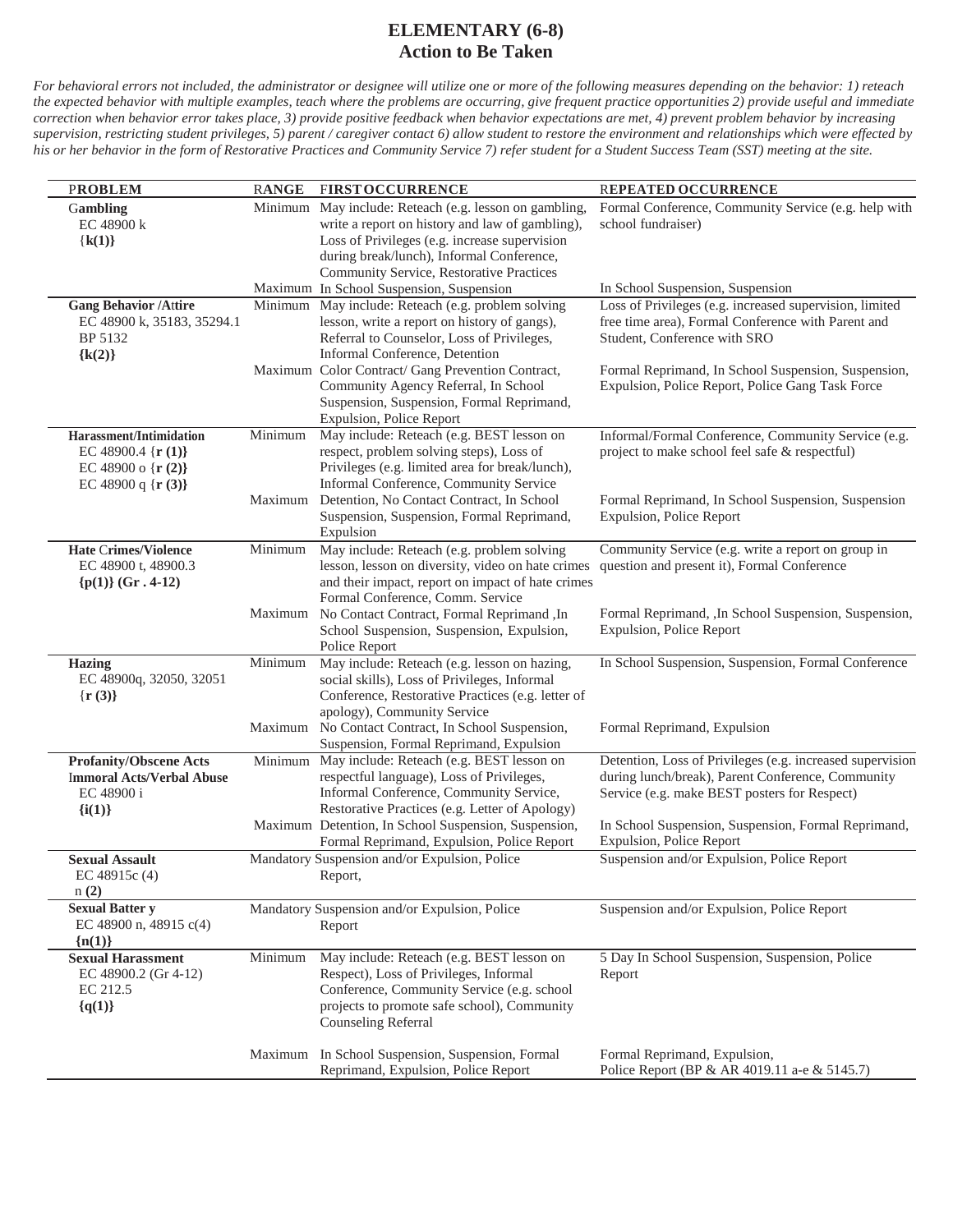| <b>PROBLEM</b>                                                                            | <b>RANGE</b> | <b>FIRST OCCURRENCE</b>                                                                                                                                                      | <b>REPEATED OCCURRENCE</b>                                                                                                                                                                                                                        |
|-------------------------------------------------------------------------------------------|--------------|------------------------------------------------------------------------------------------------------------------------------------------------------------------------------|---------------------------------------------------------------------------------------------------------------------------------------------------------------------------------------------------------------------------------------------------|
| <b>Smoking/Tobacco Products</b><br>EC 48900 h, EC 51260<br>BP 5131.6, 5144.1<br>$({h(1)}$ |              | 1 <sup>st</sup> Offense May include: Reteach (Reports on Tobacco Use),<br>Formal/Informal Conference, Community Service,<br>Police Citation, Detention, In School Suspension | $2nd$ Offense - 2 Day Suspension, Police Citation,<br>3 <sup>rd</sup> Offense - 3 Day Suspension, Police Citation<br>4th Offense - 5 Day Suspension, Police Citation<br>5 <sup>th</sup> Offense - Formal Reprimand, Expulsion, Police<br>Citation |
| <b>Theft/Possession of Stolen</b>                                                         | Minimum      | May include: Reteach (e.g. BEST lesson), Loss of                                                                                                                             | Formal Conference, Community Service,                                                                                                                                                                                                             |
| <b>Property/Burglary</b>                                                                  |              | Privileges (e.g. restricted area during lunch/breaks),                                                                                                                       | <b>Restorative Practices</b>                                                                                                                                                                                                                      |
| EC 48900 g ${g(1)}$                                                                       |              | Informal Conference, Community Service (e.g.                                                                                                                                 |                                                                                                                                                                                                                                                   |
| EC 48900 1 $\{I(1)\}$                                                                     |              | voluntary work in lieu of payment), Restorative                                                                                                                              |                                                                                                                                                                                                                                                   |
|                                                                                           |              | Practices (e.g. letter of apology)                                                                                                                                           |                                                                                                                                                                                                                                                   |
|                                                                                           |              | Maximum Detention, In School Suspension, Suspension, Formal Formal Reprimand, In School Suspension,                                                                          |                                                                                                                                                                                                                                                   |
|                                                                                           |              | Reprimand, Police Report, Expulsion                                                                                                                                          | Suspension, Expulsion, Police Report                                                                                                                                                                                                              |
| <b>Weapons/Injurious Objects</b>                                                          | Minimum      | May include: Reteach (e.g. problem solving skills,                                                                                                                           | Restorative Practices, Community Service, Formal                                                                                                                                                                                                  |
| <b>Replica Firearm</b>                                                                    |              | write a report), Loss of Privileges (e.g. backpack                                                                                                                           | Conference                                                                                                                                                                                                                                        |
| EC 48900 b, 48915 a(2)                                                                    |              | check daily), Formal Conference, Community Service                                                                                                                           |                                                                                                                                                                                                                                                   |
| ${b(1)}$                                                                                  |              | Write a Report                                                                                                                                                               |                                                                                                                                                                                                                                                   |
| EC 48915 c(1) ${b(2)}$                                                                    | Maximum      |                                                                                                                                                                              | In School Suspension, Suspension, Formal                                                                                                                                                                                                          |
| EC 48915 c(2) ${b(3)}$                                                                    |              | Detention, In School Suspension, Suspension, Formal                                                                                                                          | Reprimand, Expulsion, Police Report (Mandatory                                                                                                                                                                                                    |
| EC 48915 c(5) {b(4)}                                                                      |              | Reprimand, Police Report, Expulsion (Mandatory                                                                                                                               | Expulsion for firearm, brandishing, explosives)                                                                                                                                                                                                   |
| EC 48900 m { $m(1)$ }                                                                     |              | Expulsion for firearm, brandishing, explosives)                                                                                                                              |                                                                                                                                                                                                                                                   |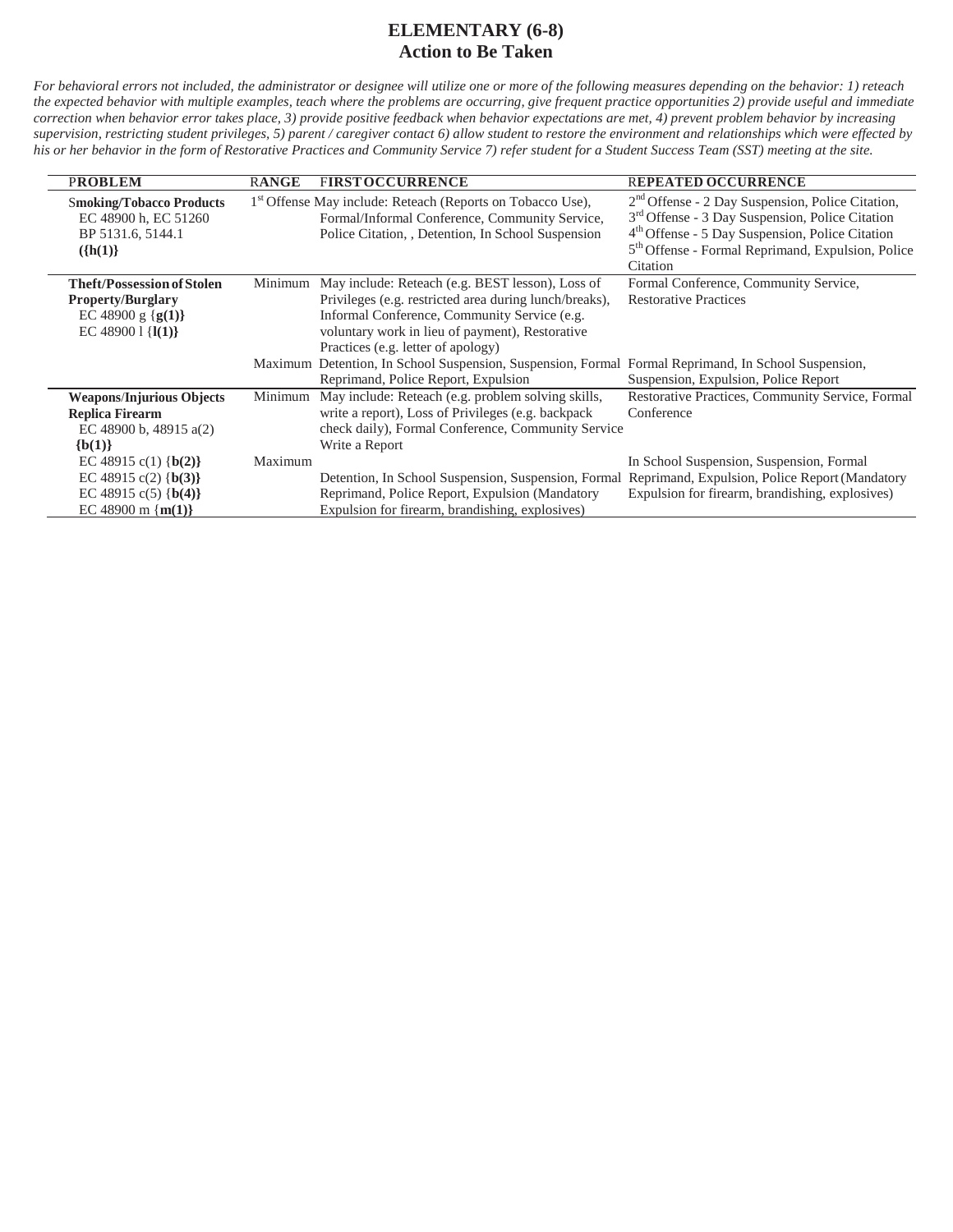### **HIGH SCHOOL (9-12) Action to Be Taken**

| <b>PROBLEM</b>                                                                                                   | <b>RANGE</b>                           | <b>FIRSTOCCURRENCE</b>                                                                                                                                                                                                                                                              | REPEATED OCCURRENCE                                                                                                                                      |
|------------------------------------------------------------------------------------------------------------------|----------------------------------------|-------------------------------------------------------------------------------------------------------------------------------------------------------------------------------------------------------------------------------------------------------------------------------------|----------------------------------------------------------------------------------------------------------------------------------------------------------|
| Absence/Truancy--<br>Unexcused                                                                                   | Minimum                                | See W.U.S.D. Attendance/Tardy Policy                                                                                                                                                                                                                                                | May include: Home Visits, Principal Letter,<br>Truancy Letters, SART, SRO Truancy                                                                        |
| EC 48900 k, 48260, 48200<br>${k(1)}$                                                                             | Maximum                                | Detention                                                                                                                                                                                                                                                                           | Contract, Refer to Student Services (CWA);<br>SARB; refer to District Attorney<br>Formal Reprimand, Community Service (e.g.                              |
| Ar son<br>EC 48900 f                                                                                             | Minimum                                | May include: Reteach (e.g. fire safety), Loss of Privileges<br>(e.g. increased supervision, limited mobility), Formal                                                                                                                                                               | repair / replace damaged property, voluntary                                                                                                             |
| PC 450, 451<br>${f(1)}$                                                                                          |                                        | Conference, Community Service, Restorative Practices (e.g. work in lieu of payment), Restorative Practice<br>letter of apology), Contact Fire Marshal, Counseling Ref.                                                                                                              |                                                                                                                                                          |
|                                                                                                                  | Maximum                                | In School Suspension, Suspension Formal Reprimand, Police<br>Report, Expulsion                                                                                                                                                                                                      | Expulsion, Police Report                                                                                                                                 |
| <b>Battery on School Staff</b><br>EC 48900, 48915 a(5),<br>44401<br>${a(5)}$                                     | Mandatory                              | In School Suspension, Suspension and Expulsion, Police<br>Report<br>May include: Restorative Practices                                                                                                                                                                              | <b>Expulsion, Police Report</b>                                                                                                                          |
| <b>Bullying (incl.</b><br><b>Cyber bullying</b> )<br>EC $48900(r)$                                               | $\overline{\text{Minimum}}$<br>Maximum | May include: Loss of Privileges (e.g. restricted free time<br>area, increased supervision), Informal/Formal<br>Conference, Community Service<br>Formal Reprimand, Detention, No Contact Contract, In                                                                                | Informal/Formal Conference, No Contact<br>Contract, Community Service (e.g. project<br>to contribute to school safety and respect)                       |
| $\mathbf{r}(4)$                                                                                                  |                                        | School Suspension, Suspension, Formal Reprimand,<br>Police Report, Expulsion                                                                                                                                                                                                        | Formal Reprimand, In School Suspension,<br>Suspension, Expulsion                                                                                         |
| <b>Bus Conduct</b><br>EC 48900 (use appropriate<br>Letter)<br>AR, BP 5131.1(a-e)                                 | Minimum                                | Informal/Formal Conference,<br>May also include: Reteach (e.g. BEST bus lesson),<br>Loss of Privileges (e.g. sit in front seats of bus),                                                                                                                                            | Loss of Bus Privileges, Community Service<br>(e.g. teach BEST bus lesson to other<br>students)                                                           |
| Title IV 14103<br>{use appropriate letter }                                                                      | Maximum                                | Community Service (e.g. clean bus), Restorative<br>Loss of Bus Privileges, Formal Conference, In School<br>Suspension, Suspension, Formal Reprimand                                                                                                                                 | In School Suspension, Suspension, Formal<br>Reprimand, Expulsion                                                                                         |
| <b>Campus—Leaving Without</b><br><b>Proper Authorization</b><br>EC 48900 k, 35291<br>${k(1)}$                    | Minimum<br>Maximum                     | May include: Reteach (e.g. problem solving lesson), Loss of<br>Privileges (e.g. restricted area for free time, check in<br>regularly with office), Informal/Formal Conference,<br>Community Service<br>Detention, In School Suspension, Suspension                                  |                                                                                                                                                          |
|                                                                                                                  | Minimum                                | May include: Reteach (e.g. BEST lesson on responsibility,                                                                                                                                                                                                                           | In School Suspension, Suspension, SARB<br>Detention, Informal/Formal Conference,                                                                         |
| <b>Cheating on Test or School</b><br><b>Related Assignment,</b><br>Plagiarizing<br>EC 48900 k, 35291<br>${k(1)}$ |                                        | write report on cheating/plagiarizing), Loss of Privileges<br>(e.g. change seat), Informal Conference, Community<br>Service, Restorative Practices (e.g. apology to student and<br>teacher), Re-do assignment                                                                       | Community Service (e.g. provide tutoring for<br>other students in strong area while receiving<br>tutoring in low area)                                   |
|                                                                                                                  | Maximum                                | Formal Conference, Detention, In School Suspension,<br>Suspension                                                                                                                                                                                                                   | Failing Grade in Course or Assignment, In<br>School Suspension, Suspension                                                                               |
| Defiance-Willful Defiance<br>of Authority Disruption on<br><b>School</b>                                         | Minimum                                | May include: Reteach (e.g. BEST lesson on respect), Loss<br>of Privileges, Informal Conference, Community Service<br>(e.g. help teacher in classroom), Restorative                                                                                                                  | Informal/Formal Conference, Detention                                                                                                                    |
| Property or in Classroom<br>EC 48900 k<br>${k(1)}$                                                               | Maximum                                | Formal Conference, Detention, In School Suspension,                                                                                                                                                                                                                                 | In School Suspension, Formal Reprimand,                                                                                                                  |
| <b>Destruction of Property</b><br>(School or personal)<br>EC 48900 f<br>${f(1)}$                                 | Minimum                                | May include: Reteach (e.g. BEST lesson on Respect of<br>property), Loss of Privileges (e.g. limited access to areas of<br>campus), Informal Conference, Community Service,<br>Restorative Practices (e.g. letter of apology)<br>Parent Liability, In School Suspension, Suspension, | Formal Conference, Parent Liability,<br>Community Service (e.g. repair / replace,<br>voluntary work in lieu of payment),<br><b>Restorative Practices</b> |
|                                                                                                                  | Maximum                                | <b>Expulsion, Police Report</b>                                                                                                                                                                                                                                                     | In School Suspension, Suspension, Formal<br>Reprimand, Expulsion, Police Report                                                                          |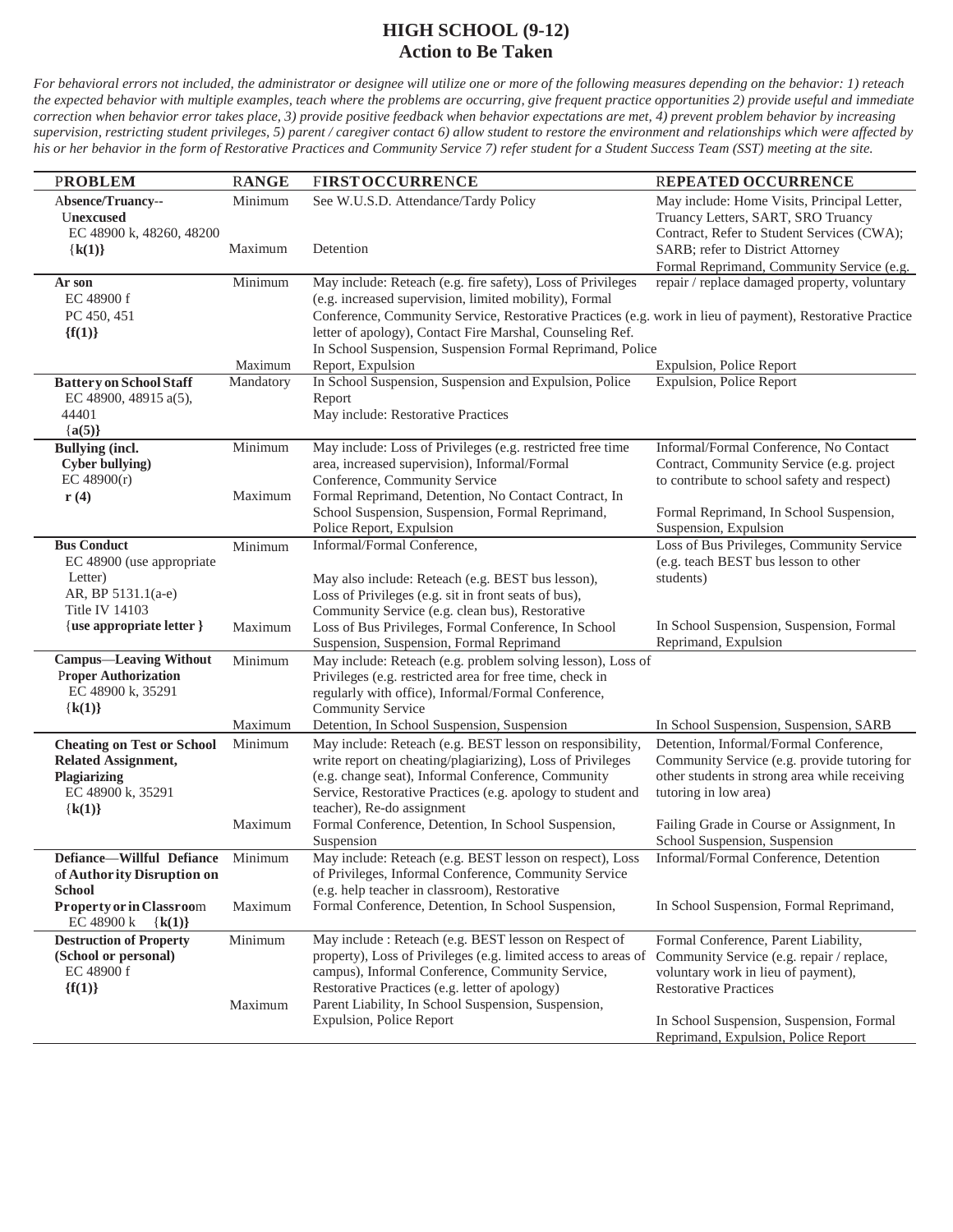### H**IGH SCHOOL (9-12) Action to Be Taken**

| Minimum May include: Reteach (e.g. BEST lesson on driving<br>Detention, Formal Conference, Loss Parking<br><b>Driving Reckless on or</b><br>expectations), Loss of Privileges (e.g. parking on<br>Privilege on Campus<br><b>Around Campus</b><br>campus), Informal/Formal Conference, Community<br>EC 48900<br>${k(1)}$<br>Service (e.g. parking lot clean up), Detention<br>In School Suspension, Suspension, Revoke Driving<br>Maximum In School Suspension, Suspension, Revoke Driving<br>Privileges, Police Report<br>*All driving violations subject to West<br>Privileges, Police Report<br>*Alldriving violations subject to West Sac Police<br>Sacramento Police<br>(3 <sup>rd</sup> Offense is Mandatory Expulsion or Suspended<br>Minimum May include: Detention, Formal Conference, Drug &<br>Drugs/Alcohol/Paraphernalia<br>Expulsion), Police Report<br>EC 48900 c $(c(1))$<br>Alcohol Counseling Referral<br>EC 48915 a(3) { $c(2)$ }<br>EC 48915 c(3) {c(3)}<br>EC 48900 p { $c(4)$ },<br>Maximum In School Suspension, Suspension, Formal Reprimand (Mandator y Expulsion for Sales)<br>EC 48900 d $\{d(1)\}\$<br>Expulsion, Police Report<br>EC 48900 j $\{j(1)\}$<br>(Mandatory Expulsion for Sales)<br>Minimum<br>May include: Reteach (e.g. BEST lesson on cell<br>Informal/Formal Conference, Confiscation (e.g.<br><b>Electronic Devices Possession/</b><br>phones), Loss of Privileges (e.g. keep phone in office) for rest of week pick up from office)<br><b>Using if Disrupts Educational</b><br>Informal Conference, Community Service (e.g. help<br><b>Process</b><br>(EC 48900, 48901.5)<br>BEST Team make posters on cell phone use),<br>Restorative Practices (e.g. letter of apology)<br>${o(1)}$<br>Confiscation (e.g. for rest of semester, parent /<br>Maximum Detention, Confiscation (e.g. for rest of day, pick up<br>caregivers pick up in office), In School Suspension<br>from teacher)<br>Suspension<br>Explosive Devices/Bomb Thr eat Mandatory May include: Suspension, Formal Reprimand,<br>Suspension, Formal Reprimand, Expulsion, Police<br>EC 48900 b, 48915 a(2) {b(1)}<br>Expulsion, Police Report, Letter of Apology<br>Report<br>EC 48915 c(5) ${b(4)}$<br>Reteach (e.g. problem solving skills)<br>Minimum May include: Reteach (e.g. BEST lesson respecting<br>Detention, Formal Conference, Community<br><b>Extortion/Robber y</b><br>Service, Restorative Practices<br>EC 48900 e<br>other's property), Loss of Privileges, Formal<br>Conference, Community Service (e.g. replace item),<br>EC 48915 $a(4)$<br>Restorative Practices, Letter of Apology, Detention<br>${e(1)}$<br>Maximum In School Suspension, Suspension, Formal Reprimand In School Suspension, Suspension, Formal<br>Expulsion, Police Report<br>Reprimand, Expulsion, Police Report<br>Informal/Formal Conference, Restorative Practices<br>Minimum May include: Reteach (e.g. problem solving lesson,<br>Fighting/Assault/Thr eats<br>(e.g. letter of apology, conflict resolution),<br>anger management group), Loss of Privileges (e.g.<br>EC 48900 a(1) $\{a(1)\}\$<br>Community Service<br>restricted areas of campus), Informal/Formal<br>EC 48900 a(2) $\{a(2)\}$<br>Conference, Detention, Loss of Privileges, Rest.<br>EC 48900 s { $a(3)$ }<br>Practices, No Contact Contract, Comm. Service<br>EC 48915 a(1) $\{a(4)\}\$<br>Maximum In School Suspension, Suspension, Formal Reprimand Formal Reprimand, In School Suspension,<br>EC 48915 a(5) $\{a(5)\}$<br>Expulsion, Police Report<br>Suspension Expulsion, Police Report<br>PC 241, 243, 245, 220<br>FireAlarm--DeliberateFalse<br>Minimum May include: Reteach (e.g. write report on fire safety) Formal Conference, Detention, Community Service<br>Loss of Privileges (e.g. must be supervised during<br>EC 48900 k<br>(make up for lost instructional time by assisting in<br>transitions), Informal Conference, Comm. Service<br>office)<br>${k(1)}$<br>(e.g. volunteer for fire department), Detention<br>Maximum In School Suspension, Suspension, Fire Marshal,<br>In School Suspension, Suspension, Fire Marshal,<br>Formal Reprimand, Police Report<br>Formal Reprimand, Expulsion, Police Report<br>Minimum May include: Reteach (e.g. BEST lesson on<br>Detention, Formal Conference<br>Forger y<br>EC 48900, 35291<br>responsibility), Loss of Privileges (e.g. parent /<br>caregiver phone contact in lieu of student dependent<br>PC 470-483.5<br>communication), Informal Conference, Community<br>${k(1)}$<br>Service, Restorative Practices (e.g. letter of apology)<br>In School Suspension, Suspension, Formal<br>Maximum Detention, In School Suspension, Suspension<br>Reprimand, Expulsion, Police Report<br>Minimum May include: Reteach (e.g. write report on gambling), Loss of Privileges, Community Service (e.g. help<br><b>Gambling</b><br>Loss of Privileges (e.g. increased supervision,<br>with school fund raiser), Formal Conference<br>EC 48900 k<br>restricted access to areas of campus, Informal<br>${k(1)}$<br>Maximum Conference, Community Service<br>In School Suspension, Suspension | <b>PROBLEM</b> | <b>RANGE</b> | <b>FIRST OCCURRENCE</b>          | REPEATED OCCURRENCE |
|--------------------------------------------------------------------------------------------------------------------------------------------------------------------------------------------------------------------------------------------------------------------------------------------------------------------------------------------------------------------------------------------------------------------------------------------------------------------------------------------------------------------------------------------------------------------------------------------------------------------------------------------------------------------------------------------------------------------------------------------------------------------------------------------------------------------------------------------------------------------------------------------------------------------------------------------------------------------------------------------------------------------------------------------------------------------------------------------------------------------------------------------------------------------------------------------------------------------------------------------------------------------------------------------------------------------------------------------------------------------------------------------------------------------------------------------------------------------------------------------------------------------------------------------------------------------------------------------------------------------------------------------------------------------------------------------------------------------------------------------------------------------------------------------------------------------------------------------------------------------------------------------------------------------------------------------------------------------------------------------------------------------------------------------------------------------------------------------------------------------------------------------------------------------------------------------------------------------------------------------------------------------------------------------------------------------------------------------------------------------------------------------------------------------------------------------------------------------------------------------------------------------------------------------------------------------------------------------------------------------------------------------------------------------------------------------------------------------------------------------------------------------------------------------------------------------------------------------------------------------------------------------------------------------------------------------------------------------------------------------------------------------------------------------------------------------------------------------------------------------------------------------------------------------------------------------------------------------------------------------------------------------------------------------------------------------------------------------------------------------------------------------------------------------------------------------------------------------------------------------------------------------------------------------------------------------------------------------------------------------------------------------------------------------------------------------------------------------------------------------------------------------------------------------------------------------------------------------------------------------------------------------------------------------------------------------------------------------------------------------------------------------------------------------------------------------------------------------------------------------------------------------------------------------------------------------------------------------------------------------------------------------------------------------------------------------------------------------------------------------------------------------------------------------------------------------------------------------------------------------------------------------------------------------------------------------------------------------------------------------------------------------------------------------------------------------------------------------------------------------------------------------------------------------------------------------------------------------------------------------------------------------------------------------------------------------------------------------------------------------------------------------------------------------------------------------------------------------------------------------------------|----------------|--------------|----------------------------------|---------------------|
|                                                                                                                                                                                                                                                                                                                                                                                                                                                                                                                                                                                                                                                                                                                                                                                                                                                                                                                                                                                                                                                                                                                                                                                                                                                                                                                                                                                                                                                                                                                                                                                                                                                                                                                                                                                                                                                                                                                                                                                                                                                                                                                                                                                                                                                                                                                                                                                                                                                                                                                                                                                                                                                                                                                                                                                                                                                                                                                                                                                                                                                                                                                                                                                                                                                                                                                                                                                                                                                                                                                                                                                                                                                                                                                                                                                                                                                                                                                                                                                                                                                                                                                                                                                                                                                                                                                                                                                                                                                                                                                                                                                                                                                                                                                                                                                                                                                                                                                                                                                                                                                                                                                                |                |              |                                  |                     |
|                                                                                                                                                                                                                                                                                                                                                                                                                                                                                                                                                                                                                                                                                                                                                                                                                                                                                                                                                                                                                                                                                                                                                                                                                                                                                                                                                                                                                                                                                                                                                                                                                                                                                                                                                                                                                                                                                                                                                                                                                                                                                                                                                                                                                                                                                                                                                                                                                                                                                                                                                                                                                                                                                                                                                                                                                                                                                                                                                                                                                                                                                                                                                                                                                                                                                                                                                                                                                                                                                                                                                                                                                                                                                                                                                                                                                                                                                                                                                                                                                                                                                                                                                                                                                                                                                                                                                                                                                                                                                                                                                                                                                                                                                                                                                                                                                                                                                                                                                                                                                                                                                                                                |                |              |                                  |                     |
|                                                                                                                                                                                                                                                                                                                                                                                                                                                                                                                                                                                                                                                                                                                                                                                                                                                                                                                                                                                                                                                                                                                                                                                                                                                                                                                                                                                                                                                                                                                                                                                                                                                                                                                                                                                                                                                                                                                                                                                                                                                                                                                                                                                                                                                                                                                                                                                                                                                                                                                                                                                                                                                                                                                                                                                                                                                                                                                                                                                                                                                                                                                                                                                                                                                                                                                                                                                                                                                                                                                                                                                                                                                                                                                                                                                                                                                                                                                                                                                                                                                                                                                                                                                                                                                                                                                                                                                                                                                                                                                                                                                                                                                                                                                                                                                                                                                                                                                                                                                                                                                                                                                                |                |              |                                  |                     |
|                                                                                                                                                                                                                                                                                                                                                                                                                                                                                                                                                                                                                                                                                                                                                                                                                                                                                                                                                                                                                                                                                                                                                                                                                                                                                                                                                                                                                                                                                                                                                                                                                                                                                                                                                                                                                                                                                                                                                                                                                                                                                                                                                                                                                                                                                                                                                                                                                                                                                                                                                                                                                                                                                                                                                                                                                                                                                                                                                                                                                                                                                                                                                                                                                                                                                                                                                                                                                                                                                                                                                                                                                                                                                                                                                                                                                                                                                                                                                                                                                                                                                                                                                                                                                                                                                                                                                                                                                                                                                                                                                                                                                                                                                                                                                                                                                                                                                                                                                                                                                                                                                                                                |                |              |                                  |                     |
|                                                                                                                                                                                                                                                                                                                                                                                                                                                                                                                                                                                                                                                                                                                                                                                                                                                                                                                                                                                                                                                                                                                                                                                                                                                                                                                                                                                                                                                                                                                                                                                                                                                                                                                                                                                                                                                                                                                                                                                                                                                                                                                                                                                                                                                                                                                                                                                                                                                                                                                                                                                                                                                                                                                                                                                                                                                                                                                                                                                                                                                                                                                                                                                                                                                                                                                                                                                                                                                                                                                                                                                                                                                                                                                                                                                                                                                                                                                                                                                                                                                                                                                                                                                                                                                                                                                                                                                                                                                                                                                                                                                                                                                                                                                                                                                                                                                                                                                                                                                                                                                                                                                                |                |              |                                  |                     |
|                                                                                                                                                                                                                                                                                                                                                                                                                                                                                                                                                                                                                                                                                                                                                                                                                                                                                                                                                                                                                                                                                                                                                                                                                                                                                                                                                                                                                                                                                                                                                                                                                                                                                                                                                                                                                                                                                                                                                                                                                                                                                                                                                                                                                                                                                                                                                                                                                                                                                                                                                                                                                                                                                                                                                                                                                                                                                                                                                                                                                                                                                                                                                                                                                                                                                                                                                                                                                                                                                                                                                                                                                                                                                                                                                                                                                                                                                                                                                                                                                                                                                                                                                                                                                                                                                                                                                                                                                                                                                                                                                                                                                                                                                                                                                                                                                                                                                                                                                                                                                                                                                                                                |                |              |                                  |                     |
|                                                                                                                                                                                                                                                                                                                                                                                                                                                                                                                                                                                                                                                                                                                                                                                                                                                                                                                                                                                                                                                                                                                                                                                                                                                                                                                                                                                                                                                                                                                                                                                                                                                                                                                                                                                                                                                                                                                                                                                                                                                                                                                                                                                                                                                                                                                                                                                                                                                                                                                                                                                                                                                                                                                                                                                                                                                                                                                                                                                                                                                                                                                                                                                                                                                                                                                                                                                                                                                                                                                                                                                                                                                                                                                                                                                                                                                                                                                                                                                                                                                                                                                                                                                                                                                                                                                                                                                                                                                                                                                                                                                                                                                                                                                                                                                                                                                                                                                                                                                                                                                                                                                                |                |              |                                  |                     |
|                                                                                                                                                                                                                                                                                                                                                                                                                                                                                                                                                                                                                                                                                                                                                                                                                                                                                                                                                                                                                                                                                                                                                                                                                                                                                                                                                                                                                                                                                                                                                                                                                                                                                                                                                                                                                                                                                                                                                                                                                                                                                                                                                                                                                                                                                                                                                                                                                                                                                                                                                                                                                                                                                                                                                                                                                                                                                                                                                                                                                                                                                                                                                                                                                                                                                                                                                                                                                                                                                                                                                                                                                                                                                                                                                                                                                                                                                                                                                                                                                                                                                                                                                                                                                                                                                                                                                                                                                                                                                                                                                                                                                                                                                                                                                                                                                                                                                                                                                                                                                                                                                                                                |                |              |                                  |                     |
|                                                                                                                                                                                                                                                                                                                                                                                                                                                                                                                                                                                                                                                                                                                                                                                                                                                                                                                                                                                                                                                                                                                                                                                                                                                                                                                                                                                                                                                                                                                                                                                                                                                                                                                                                                                                                                                                                                                                                                                                                                                                                                                                                                                                                                                                                                                                                                                                                                                                                                                                                                                                                                                                                                                                                                                                                                                                                                                                                                                                                                                                                                                                                                                                                                                                                                                                                                                                                                                                                                                                                                                                                                                                                                                                                                                                                                                                                                                                                                                                                                                                                                                                                                                                                                                                                                                                                                                                                                                                                                                                                                                                                                                                                                                                                                                                                                                                                                                                                                                                                                                                                                                                |                |              |                                  |                     |
|                                                                                                                                                                                                                                                                                                                                                                                                                                                                                                                                                                                                                                                                                                                                                                                                                                                                                                                                                                                                                                                                                                                                                                                                                                                                                                                                                                                                                                                                                                                                                                                                                                                                                                                                                                                                                                                                                                                                                                                                                                                                                                                                                                                                                                                                                                                                                                                                                                                                                                                                                                                                                                                                                                                                                                                                                                                                                                                                                                                                                                                                                                                                                                                                                                                                                                                                                                                                                                                                                                                                                                                                                                                                                                                                                                                                                                                                                                                                                                                                                                                                                                                                                                                                                                                                                                                                                                                                                                                                                                                                                                                                                                                                                                                                                                                                                                                                                                                                                                                                                                                                                                                                |                |              |                                  |                     |
|                                                                                                                                                                                                                                                                                                                                                                                                                                                                                                                                                                                                                                                                                                                                                                                                                                                                                                                                                                                                                                                                                                                                                                                                                                                                                                                                                                                                                                                                                                                                                                                                                                                                                                                                                                                                                                                                                                                                                                                                                                                                                                                                                                                                                                                                                                                                                                                                                                                                                                                                                                                                                                                                                                                                                                                                                                                                                                                                                                                                                                                                                                                                                                                                                                                                                                                                                                                                                                                                                                                                                                                                                                                                                                                                                                                                                                                                                                                                                                                                                                                                                                                                                                                                                                                                                                                                                                                                                                                                                                                                                                                                                                                                                                                                                                                                                                                                                                                                                                                                                                                                                                                                |                |              |                                  |                     |
|                                                                                                                                                                                                                                                                                                                                                                                                                                                                                                                                                                                                                                                                                                                                                                                                                                                                                                                                                                                                                                                                                                                                                                                                                                                                                                                                                                                                                                                                                                                                                                                                                                                                                                                                                                                                                                                                                                                                                                                                                                                                                                                                                                                                                                                                                                                                                                                                                                                                                                                                                                                                                                                                                                                                                                                                                                                                                                                                                                                                                                                                                                                                                                                                                                                                                                                                                                                                                                                                                                                                                                                                                                                                                                                                                                                                                                                                                                                                                                                                                                                                                                                                                                                                                                                                                                                                                                                                                                                                                                                                                                                                                                                                                                                                                                                                                                                                                                                                                                                                                                                                                                                                |                |              |                                  |                     |
|                                                                                                                                                                                                                                                                                                                                                                                                                                                                                                                                                                                                                                                                                                                                                                                                                                                                                                                                                                                                                                                                                                                                                                                                                                                                                                                                                                                                                                                                                                                                                                                                                                                                                                                                                                                                                                                                                                                                                                                                                                                                                                                                                                                                                                                                                                                                                                                                                                                                                                                                                                                                                                                                                                                                                                                                                                                                                                                                                                                                                                                                                                                                                                                                                                                                                                                                                                                                                                                                                                                                                                                                                                                                                                                                                                                                                                                                                                                                                                                                                                                                                                                                                                                                                                                                                                                                                                                                                                                                                                                                                                                                                                                                                                                                                                                                                                                                                                                                                                                                                                                                                                                                |                |              |                                  |                     |
|                                                                                                                                                                                                                                                                                                                                                                                                                                                                                                                                                                                                                                                                                                                                                                                                                                                                                                                                                                                                                                                                                                                                                                                                                                                                                                                                                                                                                                                                                                                                                                                                                                                                                                                                                                                                                                                                                                                                                                                                                                                                                                                                                                                                                                                                                                                                                                                                                                                                                                                                                                                                                                                                                                                                                                                                                                                                                                                                                                                                                                                                                                                                                                                                                                                                                                                                                                                                                                                                                                                                                                                                                                                                                                                                                                                                                                                                                                                                                                                                                                                                                                                                                                                                                                                                                                                                                                                                                                                                                                                                                                                                                                                                                                                                                                                                                                                                                                                                                                                                                                                                                                                                |                |              |                                  |                     |
|                                                                                                                                                                                                                                                                                                                                                                                                                                                                                                                                                                                                                                                                                                                                                                                                                                                                                                                                                                                                                                                                                                                                                                                                                                                                                                                                                                                                                                                                                                                                                                                                                                                                                                                                                                                                                                                                                                                                                                                                                                                                                                                                                                                                                                                                                                                                                                                                                                                                                                                                                                                                                                                                                                                                                                                                                                                                                                                                                                                                                                                                                                                                                                                                                                                                                                                                                                                                                                                                                                                                                                                                                                                                                                                                                                                                                                                                                                                                                                                                                                                                                                                                                                                                                                                                                                                                                                                                                                                                                                                                                                                                                                                                                                                                                                                                                                                                                                                                                                                                                                                                                                                                |                |              |                                  |                     |
|                                                                                                                                                                                                                                                                                                                                                                                                                                                                                                                                                                                                                                                                                                                                                                                                                                                                                                                                                                                                                                                                                                                                                                                                                                                                                                                                                                                                                                                                                                                                                                                                                                                                                                                                                                                                                                                                                                                                                                                                                                                                                                                                                                                                                                                                                                                                                                                                                                                                                                                                                                                                                                                                                                                                                                                                                                                                                                                                                                                                                                                                                                                                                                                                                                                                                                                                                                                                                                                                                                                                                                                                                                                                                                                                                                                                                                                                                                                                                                                                                                                                                                                                                                                                                                                                                                                                                                                                                                                                                                                                                                                                                                                                                                                                                                                                                                                                                                                                                                                                                                                                                                                                |                |              |                                  |                     |
|                                                                                                                                                                                                                                                                                                                                                                                                                                                                                                                                                                                                                                                                                                                                                                                                                                                                                                                                                                                                                                                                                                                                                                                                                                                                                                                                                                                                                                                                                                                                                                                                                                                                                                                                                                                                                                                                                                                                                                                                                                                                                                                                                                                                                                                                                                                                                                                                                                                                                                                                                                                                                                                                                                                                                                                                                                                                                                                                                                                                                                                                                                                                                                                                                                                                                                                                                                                                                                                                                                                                                                                                                                                                                                                                                                                                                                                                                                                                                                                                                                                                                                                                                                                                                                                                                                                                                                                                                                                                                                                                                                                                                                                                                                                                                                                                                                                                                                                                                                                                                                                                                                                                |                |              |                                  |                     |
|                                                                                                                                                                                                                                                                                                                                                                                                                                                                                                                                                                                                                                                                                                                                                                                                                                                                                                                                                                                                                                                                                                                                                                                                                                                                                                                                                                                                                                                                                                                                                                                                                                                                                                                                                                                                                                                                                                                                                                                                                                                                                                                                                                                                                                                                                                                                                                                                                                                                                                                                                                                                                                                                                                                                                                                                                                                                                                                                                                                                                                                                                                                                                                                                                                                                                                                                                                                                                                                                                                                                                                                                                                                                                                                                                                                                                                                                                                                                                                                                                                                                                                                                                                                                                                                                                                                                                                                                                                                                                                                                                                                                                                                                                                                                                                                                                                                                                                                                                                                                                                                                                                                                |                |              |                                  |                     |
|                                                                                                                                                                                                                                                                                                                                                                                                                                                                                                                                                                                                                                                                                                                                                                                                                                                                                                                                                                                                                                                                                                                                                                                                                                                                                                                                                                                                                                                                                                                                                                                                                                                                                                                                                                                                                                                                                                                                                                                                                                                                                                                                                                                                                                                                                                                                                                                                                                                                                                                                                                                                                                                                                                                                                                                                                                                                                                                                                                                                                                                                                                                                                                                                                                                                                                                                                                                                                                                                                                                                                                                                                                                                                                                                                                                                                                                                                                                                                                                                                                                                                                                                                                                                                                                                                                                                                                                                                                                                                                                                                                                                                                                                                                                                                                                                                                                                                                                                                                                                                                                                                                                                |                |              |                                  |                     |
|                                                                                                                                                                                                                                                                                                                                                                                                                                                                                                                                                                                                                                                                                                                                                                                                                                                                                                                                                                                                                                                                                                                                                                                                                                                                                                                                                                                                                                                                                                                                                                                                                                                                                                                                                                                                                                                                                                                                                                                                                                                                                                                                                                                                                                                                                                                                                                                                                                                                                                                                                                                                                                                                                                                                                                                                                                                                                                                                                                                                                                                                                                                                                                                                                                                                                                                                                                                                                                                                                                                                                                                                                                                                                                                                                                                                                                                                                                                                                                                                                                                                                                                                                                                                                                                                                                                                                                                                                                                                                                                                                                                                                                                                                                                                                                                                                                                                                                                                                                                                                                                                                                                                |                |              |                                  |                     |
|                                                                                                                                                                                                                                                                                                                                                                                                                                                                                                                                                                                                                                                                                                                                                                                                                                                                                                                                                                                                                                                                                                                                                                                                                                                                                                                                                                                                                                                                                                                                                                                                                                                                                                                                                                                                                                                                                                                                                                                                                                                                                                                                                                                                                                                                                                                                                                                                                                                                                                                                                                                                                                                                                                                                                                                                                                                                                                                                                                                                                                                                                                                                                                                                                                                                                                                                                                                                                                                                                                                                                                                                                                                                                                                                                                                                                                                                                                                                                                                                                                                                                                                                                                                                                                                                                                                                                                                                                                                                                                                                                                                                                                                                                                                                                                                                                                                                                                                                                                                                                                                                                                                                |                |              |                                  |                     |
|                                                                                                                                                                                                                                                                                                                                                                                                                                                                                                                                                                                                                                                                                                                                                                                                                                                                                                                                                                                                                                                                                                                                                                                                                                                                                                                                                                                                                                                                                                                                                                                                                                                                                                                                                                                                                                                                                                                                                                                                                                                                                                                                                                                                                                                                                                                                                                                                                                                                                                                                                                                                                                                                                                                                                                                                                                                                                                                                                                                                                                                                                                                                                                                                                                                                                                                                                                                                                                                                                                                                                                                                                                                                                                                                                                                                                                                                                                                                                                                                                                                                                                                                                                                                                                                                                                                                                                                                                                                                                                                                                                                                                                                                                                                                                                                                                                                                                                                                                                                                                                                                                                                                |                |              |                                  |                     |
|                                                                                                                                                                                                                                                                                                                                                                                                                                                                                                                                                                                                                                                                                                                                                                                                                                                                                                                                                                                                                                                                                                                                                                                                                                                                                                                                                                                                                                                                                                                                                                                                                                                                                                                                                                                                                                                                                                                                                                                                                                                                                                                                                                                                                                                                                                                                                                                                                                                                                                                                                                                                                                                                                                                                                                                                                                                                                                                                                                                                                                                                                                                                                                                                                                                                                                                                                                                                                                                                                                                                                                                                                                                                                                                                                                                                                                                                                                                                                                                                                                                                                                                                                                                                                                                                                                                                                                                                                                                                                                                                                                                                                                                                                                                                                                                                                                                                                                                                                                                                                                                                                                                                |                |              |                                  |                     |
|                                                                                                                                                                                                                                                                                                                                                                                                                                                                                                                                                                                                                                                                                                                                                                                                                                                                                                                                                                                                                                                                                                                                                                                                                                                                                                                                                                                                                                                                                                                                                                                                                                                                                                                                                                                                                                                                                                                                                                                                                                                                                                                                                                                                                                                                                                                                                                                                                                                                                                                                                                                                                                                                                                                                                                                                                                                                                                                                                                                                                                                                                                                                                                                                                                                                                                                                                                                                                                                                                                                                                                                                                                                                                                                                                                                                                                                                                                                                                                                                                                                                                                                                                                                                                                                                                                                                                                                                                                                                                                                                                                                                                                                                                                                                                                                                                                                                                                                                                                                                                                                                                                                                |                |              |                                  |                     |
|                                                                                                                                                                                                                                                                                                                                                                                                                                                                                                                                                                                                                                                                                                                                                                                                                                                                                                                                                                                                                                                                                                                                                                                                                                                                                                                                                                                                                                                                                                                                                                                                                                                                                                                                                                                                                                                                                                                                                                                                                                                                                                                                                                                                                                                                                                                                                                                                                                                                                                                                                                                                                                                                                                                                                                                                                                                                                                                                                                                                                                                                                                                                                                                                                                                                                                                                                                                                                                                                                                                                                                                                                                                                                                                                                                                                                                                                                                                                                                                                                                                                                                                                                                                                                                                                                                                                                                                                                                                                                                                                                                                                                                                                                                                                                                                                                                                                                                                                                                                                                                                                                                                                |                |              |                                  |                     |
|                                                                                                                                                                                                                                                                                                                                                                                                                                                                                                                                                                                                                                                                                                                                                                                                                                                                                                                                                                                                                                                                                                                                                                                                                                                                                                                                                                                                                                                                                                                                                                                                                                                                                                                                                                                                                                                                                                                                                                                                                                                                                                                                                                                                                                                                                                                                                                                                                                                                                                                                                                                                                                                                                                                                                                                                                                                                                                                                                                                                                                                                                                                                                                                                                                                                                                                                                                                                                                                                                                                                                                                                                                                                                                                                                                                                                                                                                                                                                                                                                                                                                                                                                                                                                                                                                                                                                                                                                                                                                                                                                                                                                                                                                                                                                                                                                                                                                                                                                                                                                                                                                                                                |                |              |                                  |                     |
|                                                                                                                                                                                                                                                                                                                                                                                                                                                                                                                                                                                                                                                                                                                                                                                                                                                                                                                                                                                                                                                                                                                                                                                                                                                                                                                                                                                                                                                                                                                                                                                                                                                                                                                                                                                                                                                                                                                                                                                                                                                                                                                                                                                                                                                                                                                                                                                                                                                                                                                                                                                                                                                                                                                                                                                                                                                                                                                                                                                                                                                                                                                                                                                                                                                                                                                                                                                                                                                                                                                                                                                                                                                                                                                                                                                                                                                                                                                                                                                                                                                                                                                                                                                                                                                                                                                                                                                                                                                                                                                                                                                                                                                                                                                                                                                                                                                                                                                                                                                                                                                                                                                                |                |              |                                  |                     |
|                                                                                                                                                                                                                                                                                                                                                                                                                                                                                                                                                                                                                                                                                                                                                                                                                                                                                                                                                                                                                                                                                                                                                                                                                                                                                                                                                                                                                                                                                                                                                                                                                                                                                                                                                                                                                                                                                                                                                                                                                                                                                                                                                                                                                                                                                                                                                                                                                                                                                                                                                                                                                                                                                                                                                                                                                                                                                                                                                                                                                                                                                                                                                                                                                                                                                                                                                                                                                                                                                                                                                                                                                                                                                                                                                                                                                                                                                                                                                                                                                                                                                                                                                                                                                                                                                                                                                                                                                                                                                                                                                                                                                                                                                                                                                                                                                                                                                                                                                                                                                                                                                                                                |                |              |                                  |                     |
|                                                                                                                                                                                                                                                                                                                                                                                                                                                                                                                                                                                                                                                                                                                                                                                                                                                                                                                                                                                                                                                                                                                                                                                                                                                                                                                                                                                                                                                                                                                                                                                                                                                                                                                                                                                                                                                                                                                                                                                                                                                                                                                                                                                                                                                                                                                                                                                                                                                                                                                                                                                                                                                                                                                                                                                                                                                                                                                                                                                                                                                                                                                                                                                                                                                                                                                                                                                                                                                                                                                                                                                                                                                                                                                                                                                                                                                                                                                                                                                                                                                                                                                                                                                                                                                                                                                                                                                                                                                                                                                                                                                                                                                                                                                                                                                                                                                                                                                                                                                                                                                                                                                                |                |              |                                  |                     |
|                                                                                                                                                                                                                                                                                                                                                                                                                                                                                                                                                                                                                                                                                                                                                                                                                                                                                                                                                                                                                                                                                                                                                                                                                                                                                                                                                                                                                                                                                                                                                                                                                                                                                                                                                                                                                                                                                                                                                                                                                                                                                                                                                                                                                                                                                                                                                                                                                                                                                                                                                                                                                                                                                                                                                                                                                                                                                                                                                                                                                                                                                                                                                                                                                                                                                                                                                                                                                                                                                                                                                                                                                                                                                                                                                                                                                                                                                                                                                                                                                                                                                                                                                                                                                                                                                                                                                                                                                                                                                                                                                                                                                                                                                                                                                                                                                                                                                                                                                                                                                                                                                                                                |                |              |                                  |                     |
|                                                                                                                                                                                                                                                                                                                                                                                                                                                                                                                                                                                                                                                                                                                                                                                                                                                                                                                                                                                                                                                                                                                                                                                                                                                                                                                                                                                                                                                                                                                                                                                                                                                                                                                                                                                                                                                                                                                                                                                                                                                                                                                                                                                                                                                                                                                                                                                                                                                                                                                                                                                                                                                                                                                                                                                                                                                                                                                                                                                                                                                                                                                                                                                                                                                                                                                                                                                                                                                                                                                                                                                                                                                                                                                                                                                                                                                                                                                                                                                                                                                                                                                                                                                                                                                                                                                                                                                                                                                                                                                                                                                                                                                                                                                                                                                                                                                                                                                                                                                                                                                                                                                                |                |              |                                  |                     |
|                                                                                                                                                                                                                                                                                                                                                                                                                                                                                                                                                                                                                                                                                                                                                                                                                                                                                                                                                                                                                                                                                                                                                                                                                                                                                                                                                                                                                                                                                                                                                                                                                                                                                                                                                                                                                                                                                                                                                                                                                                                                                                                                                                                                                                                                                                                                                                                                                                                                                                                                                                                                                                                                                                                                                                                                                                                                                                                                                                                                                                                                                                                                                                                                                                                                                                                                                                                                                                                                                                                                                                                                                                                                                                                                                                                                                                                                                                                                                                                                                                                                                                                                                                                                                                                                                                                                                                                                                                                                                                                                                                                                                                                                                                                                                                                                                                                                                                                                                                                                                                                                                                                                |                |              |                                  |                     |
|                                                                                                                                                                                                                                                                                                                                                                                                                                                                                                                                                                                                                                                                                                                                                                                                                                                                                                                                                                                                                                                                                                                                                                                                                                                                                                                                                                                                                                                                                                                                                                                                                                                                                                                                                                                                                                                                                                                                                                                                                                                                                                                                                                                                                                                                                                                                                                                                                                                                                                                                                                                                                                                                                                                                                                                                                                                                                                                                                                                                                                                                                                                                                                                                                                                                                                                                                                                                                                                                                                                                                                                                                                                                                                                                                                                                                                                                                                                                                                                                                                                                                                                                                                                                                                                                                                                                                                                                                                                                                                                                                                                                                                                                                                                                                                                                                                                                                                                                                                                                                                                                                                                                |                |              |                                  |                     |
|                                                                                                                                                                                                                                                                                                                                                                                                                                                                                                                                                                                                                                                                                                                                                                                                                                                                                                                                                                                                                                                                                                                                                                                                                                                                                                                                                                                                                                                                                                                                                                                                                                                                                                                                                                                                                                                                                                                                                                                                                                                                                                                                                                                                                                                                                                                                                                                                                                                                                                                                                                                                                                                                                                                                                                                                                                                                                                                                                                                                                                                                                                                                                                                                                                                                                                                                                                                                                                                                                                                                                                                                                                                                                                                                                                                                                                                                                                                                                                                                                                                                                                                                                                                                                                                                                                                                                                                                                                                                                                                                                                                                                                                                                                                                                                                                                                                                                                                                                                                                                                                                                                                                |                |              |                                  |                     |
|                                                                                                                                                                                                                                                                                                                                                                                                                                                                                                                                                                                                                                                                                                                                                                                                                                                                                                                                                                                                                                                                                                                                                                                                                                                                                                                                                                                                                                                                                                                                                                                                                                                                                                                                                                                                                                                                                                                                                                                                                                                                                                                                                                                                                                                                                                                                                                                                                                                                                                                                                                                                                                                                                                                                                                                                                                                                                                                                                                                                                                                                                                                                                                                                                                                                                                                                                                                                                                                                                                                                                                                                                                                                                                                                                                                                                                                                                                                                                                                                                                                                                                                                                                                                                                                                                                                                                                                                                                                                                                                                                                                                                                                                                                                                                                                                                                                                                                                                                                                                                                                                                                                                |                |              |                                  |                     |
|                                                                                                                                                                                                                                                                                                                                                                                                                                                                                                                                                                                                                                                                                                                                                                                                                                                                                                                                                                                                                                                                                                                                                                                                                                                                                                                                                                                                                                                                                                                                                                                                                                                                                                                                                                                                                                                                                                                                                                                                                                                                                                                                                                                                                                                                                                                                                                                                                                                                                                                                                                                                                                                                                                                                                                                                                                                                                                                                                                                                                                                                                                                                                                                                                                                                                                                                                                                                                                                                                                                                                                                                                                                                                                                                                                                                                                                                                                                                                                                                                                                                                                                                                                                                                                                                                                                                                                                                                                                                                                                                                                                                                                                                                                                                                                                                                                                                                                                                                                                                                                                                                                                                |                |              |                                  |                     |
|                                                                                                                                                                                                                                                                                                                                                                                                                                                                                                                                                                                                                                                                                                                                                                                                                                                                                                                                                                                                                                                                                                                                                                                                                                                                                                                                                                                                                                                                                                                                                                                                                                                                                                                                                                                                                                                                                                                                                                                                                                                                                                                                                                                                                                                                                                                                                                                                                                                                                                                                                                                                                                                                                                                                                                                                                                                                                                                                                                                                                                                                                                                                                                                                                                                                                                                                                                                                                                                                                                                                                                                                                                                                                                                                                                                                                                                                                                                                                                                                                                                                                                                                                                                                                                                                                                                                                                                                                                                                                                                                                                                                                                                                                                                                                                                                                                                                                                                                                                                                                                                                                                                                |                |              |                                  |                     |
|                                                                                                                                                                                                                                                                                                                                                                                                                                                                                                                                                                                                                                                                                                                                                                                                                                                                                                                                                                                                                                                                                                                                                                                                                                                                                                                                                                                                                                                                                                                                                                                                                                                                                                                                                                                                                                                                                                                                                                                                                                                                                                                                                                                                                                                                                                                                                                                                                                                                                                                                                                                                                                                                                                                                                                                                                                                                                                                                                                                                                                                                                                                                                                                                                                                                                                                                                                                                                                                                                                                                                                                                                                                                                                                                                                                                                                                                                                                                                                                                                                                                                                                                                                                                                                                                                                                                                                                                                                                                                                                                                                                                                                                                                                                                                                                                                                                                                                                                                                                                                                                                                                                                |                |              |                                  |                     |
|                                                                                                                                                                                                                                                                                                                                                                                                                                                                                                                                                                                                                                                                                                                                                                                                                                                                                                                                                                                                                                                                                                                                                                                                                                                                                                                                                                                                                                                                                                                                                                                                                                                                                                                                                                                                                                                                                                                                                                                                                                                                                                                                                                                                                                                                                                                                                                                                                                                                                                                                                                                                                                                                                                                                                                                                                                                                                                                                                                                                                                                                                                                                                                                                                                                                                                                                                                                                                                                                                                                                                                                                                                                                                                                                                                                                                                                                                                                                                                                                                                                                                                                                                                                                                                                                                                                                                                                                                                                                                                                                                                                                                                                                                                                                                                                                                                                                                                                                                                                                                                                                                                                                |                |              |                                  |                     |
|                                                                                                                                                                                                                                                                                                                                                                                                                                                                                                                                                                                                                                                                                                                                                                                                                                                                                                                                                                                                                                                                                                                                                                                                                                                                                                                                                                                                                                                                                                                                                                                                                                                                                                                                                                                                                                                                                                                                                                                                                                                                                                                                                                                                                                                                                                                                                                                                                                                                                                                                                                                                                                                                                                                                                                                                                                                                                                                                                                                                                                                                                                                                                                                                                                                                                                                                                                                                                                                                                                                                                                                                                                                                                                                                                                                                                                                                                                                                                                                                                                                                                                                                                                                                                                                                                                                                                                                                                                                                                                                                                                                                                                                                                                                                                                                                                                                                                                                                                                                                                                                                                                                                |                |              |                                  |                     |
|                                                                                                                                                                                                                                                                                                                                                                                                                                                                                                                                                                                                                                                                                                                                                                                                                                                                                                                                                                                                                                                                                                                                                                                                                                                                                                                                                                                                                                                                                                                                                                                                                                                                                                                                                                                                                                                                                                                                                                                                                                                                                                                                                                                                                                                                                                                                                                                                                                                                                                                                                                                                                                                                                                                                                                                                                                                                                                                                                                                                                                                                                                                                                                                                                                                                                                                                                                                                                                                                                                                                                                                                                                                                                                                                                                                                                                                                                                                                                                                                                                                                                                                                                                                                                                                                                                                                                                                                                                                                                                                                                                                                                                                                                                                                                                                                                                                                                                                                                                                                                                                                                                                                |                |              |                                  |                     |
|                                                                                                                                                                                                                                                                                                                                                                                                                                                                                                                                                                                                                                                                                                                                                                                                                                                                                                                                                                                                                                                                                                                                                                                                                                                                                                                                                                                                                                                                                                                                                                                                                                                                                                                                                                                                                                                                                                                                                                                                                                                                                                                                                                                                                                                                                                                                                                                                                                                                                                                                                                                                                                                                                                                                                                                                                                                                                                                                                                                                                                                                                                                                                                                                                                                                                                                                                                                                                                                                                                                                                                                                                                                                                                                                                                                                                                                                                                                                                                                                                                                                                                                                                                                                                                                                                                                                                                                                                                                                                                                                                                                                                                                                                                                                                                                                                                                                                                                                                                                                                                                                                                                                |                |              |                                  |                     |
|                                                                                                                                                                                                                                                                                                                                                                                                                                                                                                                                                                                                                                                                                                                                                                                                                                                                                                                                                                                                                                                                                                                                                                                                                                                                                                                                                                                                                                                                                                                                                                                                                                                                                                                                                                                                                                                                                                                                                                                                                                                                                                                                                                                                                                                                                                                                                                                                                                                                                                                                                                                                                                                                                                                                                                                                                                                                                                                                                                                                                                                                                                                                                                                                                                                                                                                                                                                                                                                                                                                                                                                                                                                                                                                                                                                                                                                                                                                                                                                                                                                                                                                                                                                                                                                                                                                                                                                                                                                                                                                                                                                                                                                                                                                                                                                                                                                                                                                                                                                                                                                                                                                                |                |              |                                  |                     |
|                                                                                                                                                                                                                                                                                                                                                                                                                                                                                                                                                                                                                                                                                                                                                                                                                                                                                                                                                                                                                                                                                                                                                                                                                                                                                                                                                                                                                                                                                                                                                                                                                                                                                                                                                                                                                                                                                                                                                                                                                                                                                                                                                                                                                                                                                                                                                                                                                                                                                                                                                                                                                                                                                                                                                                                                                                                                                                                                                                                                                                                                                                                                                                                                                                                                                                                                                                                                                                                                                                                                                                                                                                                                                                                                                                                                                                                                                                                                                                                                                                                                                                                                                                                                                                                                                                                                                                                                                                                                                                                                                                                                                                                                                                                                                                                                                                                                                                                                                                                                                                                                                                                                |                |              |                                  |                     |
|                                                                                                                                                                                                                                                                                                                                                                                                                                                                                                                                                                                                                                                                                                                                                                                                                                                                                                                                                                                                                                                                                                                                                                                                                                                                                                                                                                                                                                                                                                                                                                                                                                                                                                                                                                                                                                                                                                                                                                                                                                                                                                                                                                                                                                                                                                                                                                                                                                                                                                                                                                                                                                                                                                                                                                                                                                                                                                                                                                                                                                                                                                                                                                                                                                                                                                                                                                                                                                                                                                                                                                                                                                                                                                                                                                                                                                                                                                                                                                                                                                                                                                                                                                                                                                                                                                                                                                                                                                                                                                                                                                                                                                                                                                                                                                                                                                                                                                                                                                                                                                                                                                                                |                |              |                                  |                     |
|                                                                                                                                                                                                                                                                                                                                                                                                                                                                                                                                                                                                                                                                                                                                                                                                                                                                                                                                                                                                                                                                                                                                                                                                                                                                                                                                                                                                                                                                                                                                                                                                                                                                                                                                                                                                                                                                                                                                                                                                                                                                                                                                                                                                                                                                                                                                                                                                                                                                                                                                                                                                                                                                                                                                                                                                                                                                                                                                                                                                                                                                                                                                                                                                                                                                                                                                                                                                                                                                                                                                                                                                                                                                                                                                                                                                                                                                                                                                                                                                                                                                                                                                                                                                                                                                                                                                                                                                                                                                                                                                                                                                                                                                                                                                                                                                                                                                                                                                                                                                                                                                                                                                |                |              |                                  |                     |
|                                                                                                                                                                                                                                                                                                                                                                                                                                                                                                                                                                                                                                                                                                                                                                                                                                                                                                                                                                                                                                                                                                                                                                                                                                                                                                                                                                                                                                                                                                                                                                                                                                                                                                                                                                                                                                                                                                                                                                                                                                                                                                                                                                                                                                                                                                                                                                                                                                                                                                                                                                                                                                                                                                                                                                                                                                                                                                                                                                                                                                                                                                                                                                                                                                                                                                                                                                                                                                                                                                                                                                                                                                                                                                                                                                                                                                                                                                                                                                                                                                                                                                                                                                                                                                                                                                                                                                                                                                                                                                                                                                                                                                                                                                                                                                                                                                                                                                                                                                                                                                                                                                                                |                |              |                                  |                     |
|                                                                                                                                                                                                                                                                                                                                                                                                                                                                                                                                                                                                                                                                                                                                                                                                                                                                                                                                                                                                                                                                                                                                                                                                                                                                                                                                                                                                                                                                                                                                                                                                                                                                                                                                                                                                                                                                                                                                                                                                                                                                                                                                                                                                                                                                                                                                                                                                                                                                                                                                                                                                                                                                                                                                                                                                                                                                                                                                                                                                                                                                                                                                                                                                                                                                                                                                                                                                                                                                                                                                                                                                                                                                                                                                                                                                                                                                                                                                                                                                                                                                                                                                                                                                                                                                                                                                                                                                                                                                                                                                                                                                                                                                                                                                                                                                                                                                                                                                                                                                                                                                                                                                |                |              |                                  |                     |
|                                                                                                                                                                                                                                                                                                                                                                                                                                                                                                                                                                                                                                                                                                                                                                                                                                                                                                                                                                                                                                                                                                                                                                                                                                                                                                                                                                                                                                                                                                                                                                                                                                                                                                                                                                                                                                                                                                                                                                                                                                                                                                                                                                                                                                                                                                                                                                                                                                                                                                                                                                                                                                                                                                                                                                                                                                                                                                                                                                                                                                                                                                                                                                                                                                                                                                                                                                                                                                                                                                                                                                                                                                                                                                                                                                                                                                                                                                                                                                                                                                                                                                                                                                                                                                                                                                                                                                                                                                                                                                                                                                                                                                                                                                                                                                                                                                                                                                                                                                                                                                                                                                                                |                |              | In School Suspension, Suspension |                     |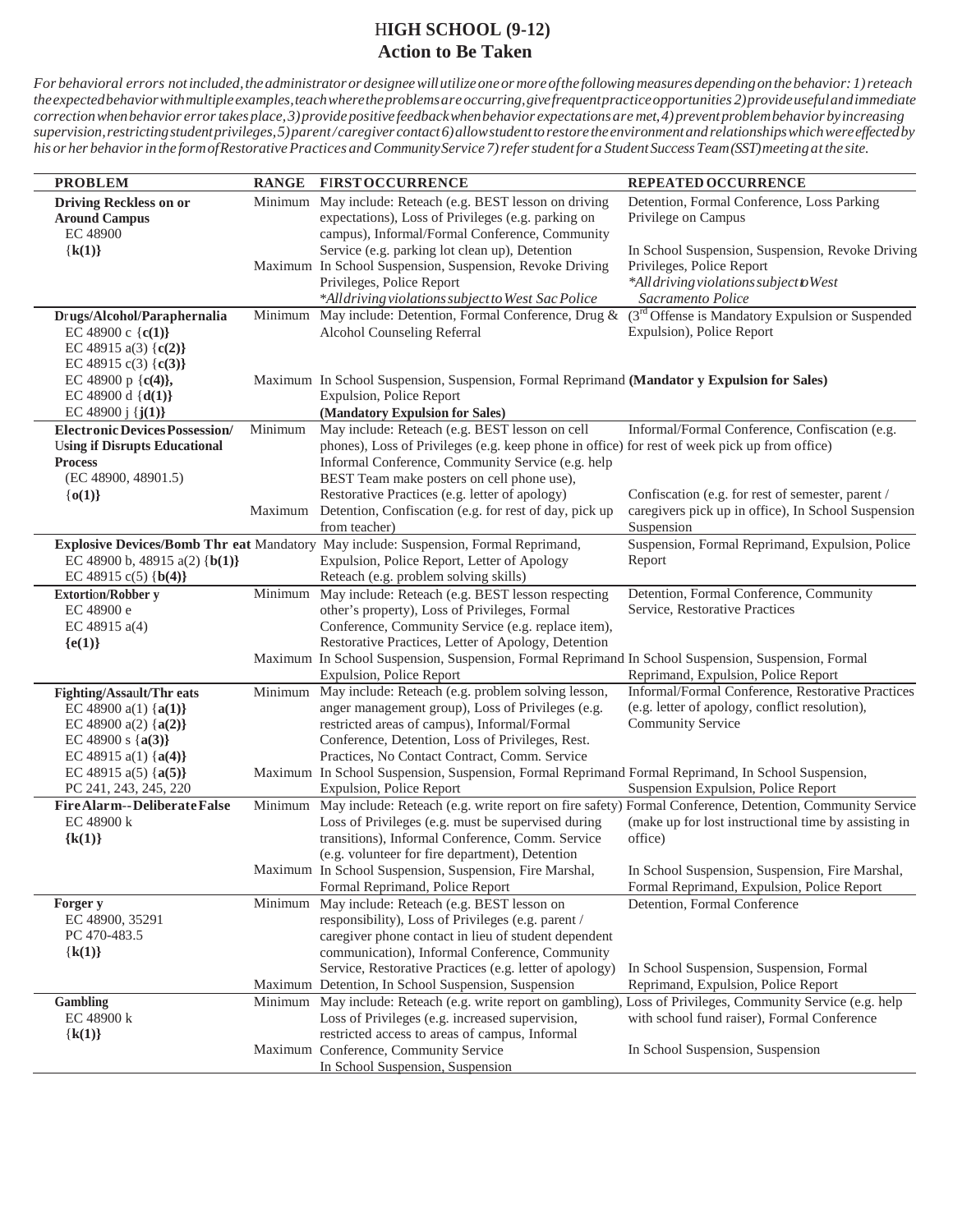### H**IGH SCHOOL (9-12) Action to Be Taken**

| <b>PROBLEM</b>                                                                                              | <b>RANGE</b>       | <b>FIRST OCCURRENCE</b>                                                                                                                                                                                                                                                                                                                          | REPEATED OCCURRENCE                                                                                                                                                                                                                                     |
|-------------------------------------------------------------------------------------------------------------|--------------------|--------------------------------------------------------------------------------------------------------------------------------------------------------------------------------------------------------------------------------------------------------------------------------------------------------------------------------------------------|---------------------------------------------------------------------------------------------------------------------------------------------------------------------------------------------------------------------------------------------------------|
| <b>Gang Behavior /Attire</b><br>EC 48900 k, 35183, 35294.<br>BP 5132<br>${k(2)}$                            | Minimum<br>Maximum | May include: Reteach (e.g. problem solving lesson,<br>support group), Referral to Counselor (academic support<br>and cultural awareness), Loss of Privileges (e.g. restrict<br>areas of campus), Informal Conference, Detention<br>Community Agency Referral, In School Suspension,<br>Suspension,<br>Formal Reprimand, Expulsion, Police Report | Loss of Privileges (e.g. increased supervision,<br>limited free time area), Formal Conference with<br>Parent / caregiver and Student, Conference with<br><b>SRO</b><br>Formal Reprimand, In School Suspension,<br>Suspension, Expulsion, Police Report, |
| Harassment/Intimidation<br>EC 48900.4 $\{r(1)\}$<br>EC 48900 o { $r(2)$ }<br>EC 48900 q { $\mathbf{r}$ (3)} | Minimum            | May include: Reteach (e.g. problem solving skills), Loss Informal/Formal Conference<br>of Privileges, Informal/Formal Conference, Community<br>Service (e.g. project to make students feel safe &<br>respected), No Contact Contract, Detention                                                                                                  |                                                                                                                                                                                                                                                         |
|                                                                                                             | Maximum            | In School Suspension, Suspension, Formal Reprimand,<br>Expulsion                                                                                                                                                                                                                                                                                 | Formal Reprimand, In School Suspension,<br>Suspension, Police Report Expulsion                                                                                                                                                                          |
| <b>Hate Crimes/Violence</b><br>EC 48900 t, 48900.3<br>${p(1)}$ (Gr. 4-12)                                   | Minimum            | May include: Reteach (e.g. diversity training, write a<br>report on group), Formal Conference, Comm. Service<br>(e.g. project to make climate respectful)                                                                                                                                                                                        | Formal Conference, Community Service                                                                                                                                                                                                                    |
|                                                                                                             | Maximum            | Formal Reprimand, In School Suspension, Suspension,<br>Expulsion, Police Report                                                                                                                                                                                                                                                                  | Formal Reprimand, In School Suspension,<br>Suspension, Expulsion, Police Report                                                                                                                                                                         |
| <b>Hazing</b><br>EC 48900q, 32050, 32051<br>$\{r(3)\}\$                                                     | Minimum            | May include: Reteach (e.g. write report on dangers of<br>hazing), Loss of Privileges, Informal Conference, No<br><b>Contact Contract, Community Service</b>                                                                                                                                                                                      | In School Suspension, Suspension                                                                                                                                                                                                                        |
|                                                                                                             | Maximum            | In School Suspension, Suspension, Formal Reprimand,<br>Expulsion                                                                                                                                                                                                                                                                                 | Formal Reprimand, Expulsion                                                                                                                                                                                                                             |
| <b>Par king Violations</b><br>EC 48900<br>${k(1)}$                                                          | Minimum            | May include: Reteach (e.g. BEST lesson on parking lot<br>norms), Loss of Parking Privileges, Informal Conference, Parking Citation<br><b>Parking Citation</b>                                                                                                                                                                                    | Formal Conference, Loss of Parking Privileges,                                                                                                                                                                                                          |
|                                                                                                             | Maximum            | *Alldriving violations are subject to West<br><b>Sac Police Department citations</b>                                                                                                                                                                                                                                                             | In School Suspension, Suspension                                                                                                                                                                                                                        |
| <b>Profanity/Obscene Acts</b><br><b>Immoral Acts/Verbal Abuse</b><br>EC 48900 i                             | Minimum            | May include: Reteach (e.g. BEST lesson on respectful<br>language), , Loss of Privileges (e.g. break/lunch<br>restriction), Informal Conference, Community Service,<br>Restorative Practices (e.g. letter of apology), Detention                                                                                                                  | Detention, Community Service (e.g. make BEST<br>posters for respect)                                                                                                                                                                                    |
| $\{i(1)\}\$                                                                                                 | Maximum            | In School Suspension, Suspension, Formal Reprimand,<br>Expulsion, Police Report                                                                                                                                                                                                                                                                  | In School Suspension, Suspension, Formal<br>Reprimand, Expulsion, Police Report                                                                                                                                                                         |
| <b>Sexual Battery</b><br>EC 48900 n, 48915 c(4)<br>${n(1)}$                                                 | Mandatory          | Suspension and Expulsion, Police Report,                                                                                                                                                                                                                                                                                                         | Suspension and Expulsion Police Report                                                                                                                                                                                                                  |
| <b>Sexual Assault</b><br>EC 48915c(4)<br>n(2)                                                               | Mandatory          | Suspension and Expulsion, Police report,                                                                                                                                                                                                                                                                                                         | Suspension and Expulsion Police Report                                                                                                                                                                                                                  |
| <b>Sexual Harassment</b><br>EC 48900.2 (Gr 4-12)<br>EC 212.5<br>${q(1)}$ (Gr. 4-12)                         | Minimum            | May include: Reteach (e.g. BEST lesson, write report),<br>Loss of Privileges, Formal Conference, Community<br>Service, No Contact Contract<br>Detention, In School Suspension, Suspension, Formal                                                                                                                                                | 5 Day Suspension, Police Report                                                                                                                                                                                                                         |
|                                                                                                             | Maximum            | Reprimand, Expulsion, Police Report                                                                                                                                                                                                                                                                                                              | Formal Reprimand, Expulsion, Police<br>Report<br>(BP & AR 4019.11 a-e & 5145.7)                                                                                                                                                                         |
|                                                                                                             |                    |                                                                                                                                                                                                                                                                                                                                                  |                                                                                                                                                                                                                                                         |